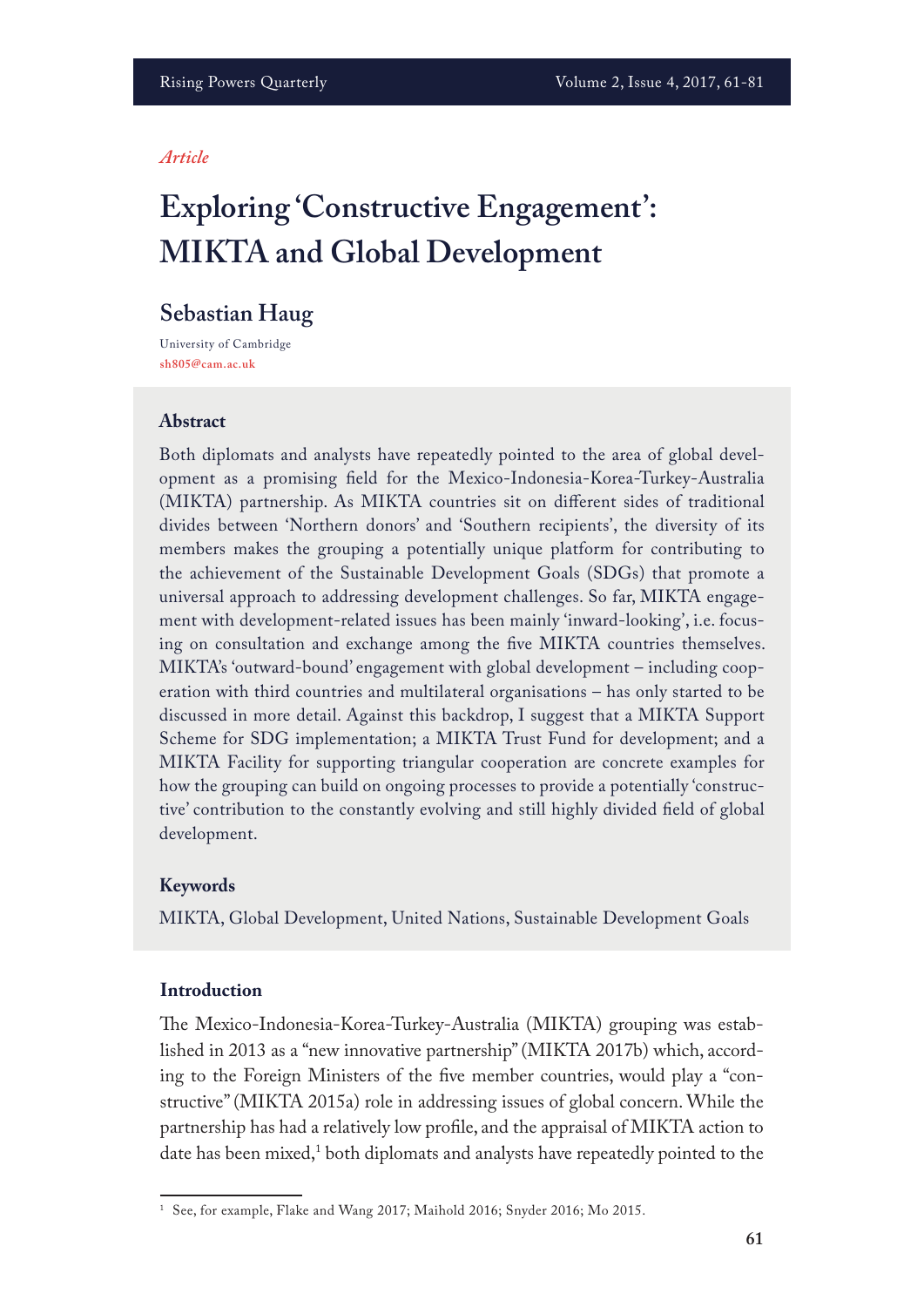area of development as a particularly promising field for joint MIKTA activities,<sup>2</sup> arguing that engagement with global development processes would provide "a significant policy opportunity" (Cooper 2015, p. 43) for the partnership.<sup>3</sup>

In this paper, I take these general statements as a starting point to discuss the diferent positionalities of MIKTA countries in the sphere of global development and provide an overview of MIKTA action on development to date. I then share refections on inward-looking and outward-bound MIKTA engagement and outline three concrete MIKTA schemes for supporting sustainable development. I suggest that if MIKTA countries were to expand and systematize their activities, global development would offer a complex but potentially fruitful sphere of engagement. By providing insights into the contours of concrete initiatives, this paper aims to provide input for discussions on MIKTA's 'constructive' contributions to global development under the guidance of Indonesia as 2018 MIKTA Chair.

#### **MIKTA Countries and the Field of Global Development**

Development cooperation dynamics have changed considerably over the last few years. For decades, international development was premised upon the – relatively clear – distinction between 'developing' and 'developed' countries (i.e. those who received and those who provided development assistance) and dominated by 'Northern' agents from member countries of the Development Assistance Committee (DAC) of the Organisation for Economic Cooperation and Development (OECD).4 Recently, however, this clear divide has been weakened, particularly through the growing clout of non-state actors and so-called 'Southern' provider countries.<sup>5</sup> The evolving field of what scholars now refer to as 'global' development is characterized by "multiple domestic and international sources of public and private development fnance" (Horner & Hulme 2017, p. 40) and a far more complex layering of development patterns and challenges.

The dominant frames of the field have come to centre around the concept of 'sustainable development'. The United Nation's (UN) Agenda  $2030$  – with the Sustainable Development Goals (SDGs) at its core – promotes an approach to development that aspires to synergise economic, social and environmental growth and wellbeing.6 While the sustainable development approach is not without its

<sup>2</sup> For a discussion on how so-called 'middle powers' – a concept often used to refer to MIKTA countries – engage with specific fields and 'niches' of world politics, see Cooper 1997; see also Robertson 2017.

<sup>3</sup> See also MIKTA 2014; MIKTA 2015; Mo 2015; Gowan 2015; Flake & Wang 2017, p. 31 and 32.

<sup>4</sup> On international development as a battlefield between different organisational platforms see Esteves & Assunção 2014.

<sup>5</sup> See, for example, Mawdsley 2012; Chaturvedi, Fues & Sidiropoulos 2012.

<sup>6</sup> On Agenda 2030 and the SDGs see UN 2015; for a critical analysis of the distinction between development processes ('small-d development') and development cooperation ('big-D development') see Hart 2001.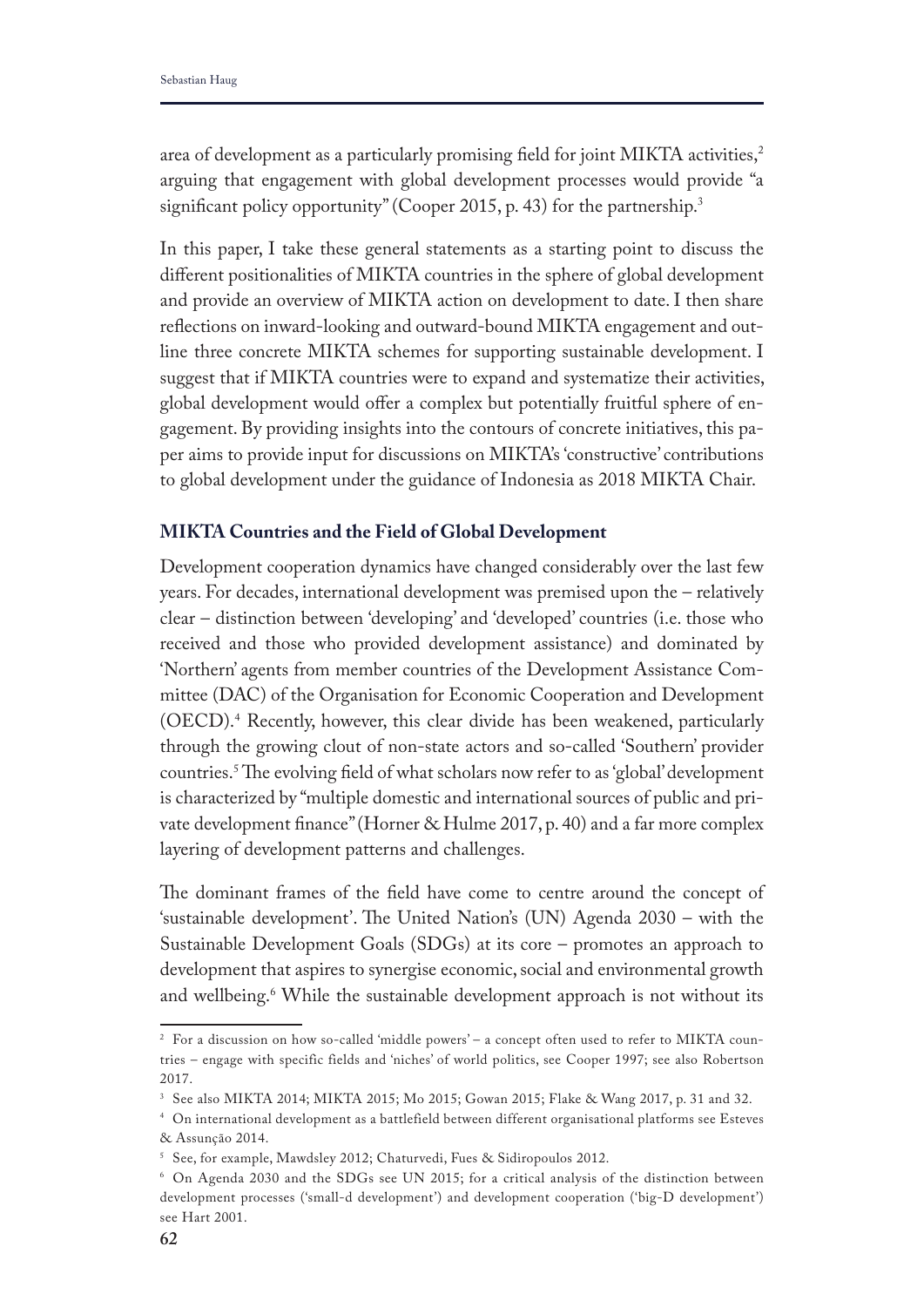critics<sup>7</sup> it has, to a certain extent, redirected the focus of development discourse and practices towards more holistic ways of analysing and supporting development processes – and it has become the mainstream framework for engaging with development and development cooperation in bilateral and multilateral bodies as well as across a wide range of non-state institutions.<sup>8</sup>

While the Group of 20 (G20) provided the backdrop – and initially also the rationale – for MIKTA's emergence, diplomats from MIKTA countries have suggested that the UN is likely to provide a more relevant framework for future MIKTA action.<sup>9</sup> This is particularly relevant for action on sustainable development, as Agenda 2030 and the SDGs have been frmly rooted in UN processes and structures.10 One of the main challenges for development-related UN initiatives has been the continuing divide between 'North' and 'South'; and even though the North-South binary as a simple description of the geographies of power and wealth is certainly outdated, it has remained a powerful imaginary in the feld of global development.<sup>11</sup> While the SDGs are premised on abolishing the distinction between 'developing' and 'developed' countries, discussions over the last couple of years – for example, on how to finance sustainable development efforts – have followed traditional lines of contention between 'Northern donor' and 'Southern recipient' countries.12

The "anachronistic" (Weiss 2009, p. 278) North-South fault lines at the UN General Assembly – at the Second Committee, for instance, where most development-related issues are negotiated – have been particularly difficult to overcome. MIKTA countries are traditionally on opposite sides of this divide. Indonesia has been an important player in the Group of 77 (G77) that represents voices from the 'global South'; while Australia is part of the Canada-Australia-New Zealand (CANZ) grouping and, on most issues, closely aligned with the US.13 Mexico often sides with Indonesia and other G77 member states; whereas both Turkey and Korea tend to abstain from controversial votes.<sup>14</sup> What is more, all MIKTA countries except for Indonesia are members of the OECD; only Australia and Korea, however, are members of the OECD-DAC – the club of so-called traditional donors – while the other three MIKTA members are listed as DAC

 $\frac{7}{10}$  Critical accounts challenge the complicity of sustainable development rhetoric in strengthening neoliberal development logics; see, for example, Weber 2017; Kothari, Demaria & Acosta 2014.

<sup>8</sup> For an early contribution on sustainable development as the new (emerging) paradigm see Schuftan 2003; see also Weber 2017 for a critical analysis.

<sup>9</sup> Interviews with Australian, Mexican and Turkish diplomats, December 2017.

<sup>&</sup>lt;sup>10</sup> Compare Cooper 2015 on the G20 as a key platform for global development.

<sup>&</sup>lt;sup>11</sup> See, for example, McEwan 2009, p. 219.

<sup>&</sup>lt;sup>12</sup> For a detailed account of processes at the Second Committee of the UN General Assembly see UNGA 2016.

<sup>&</sup>lt;sup>13</sup> The CANZ grouping also abstains in some votes on controversial issues at the Second Committee, see, for example, UN 2016 and UN 2017b.

<sup>14</sup> See, for example, UN 2016 and UN 2017b; see also Gowan 2015.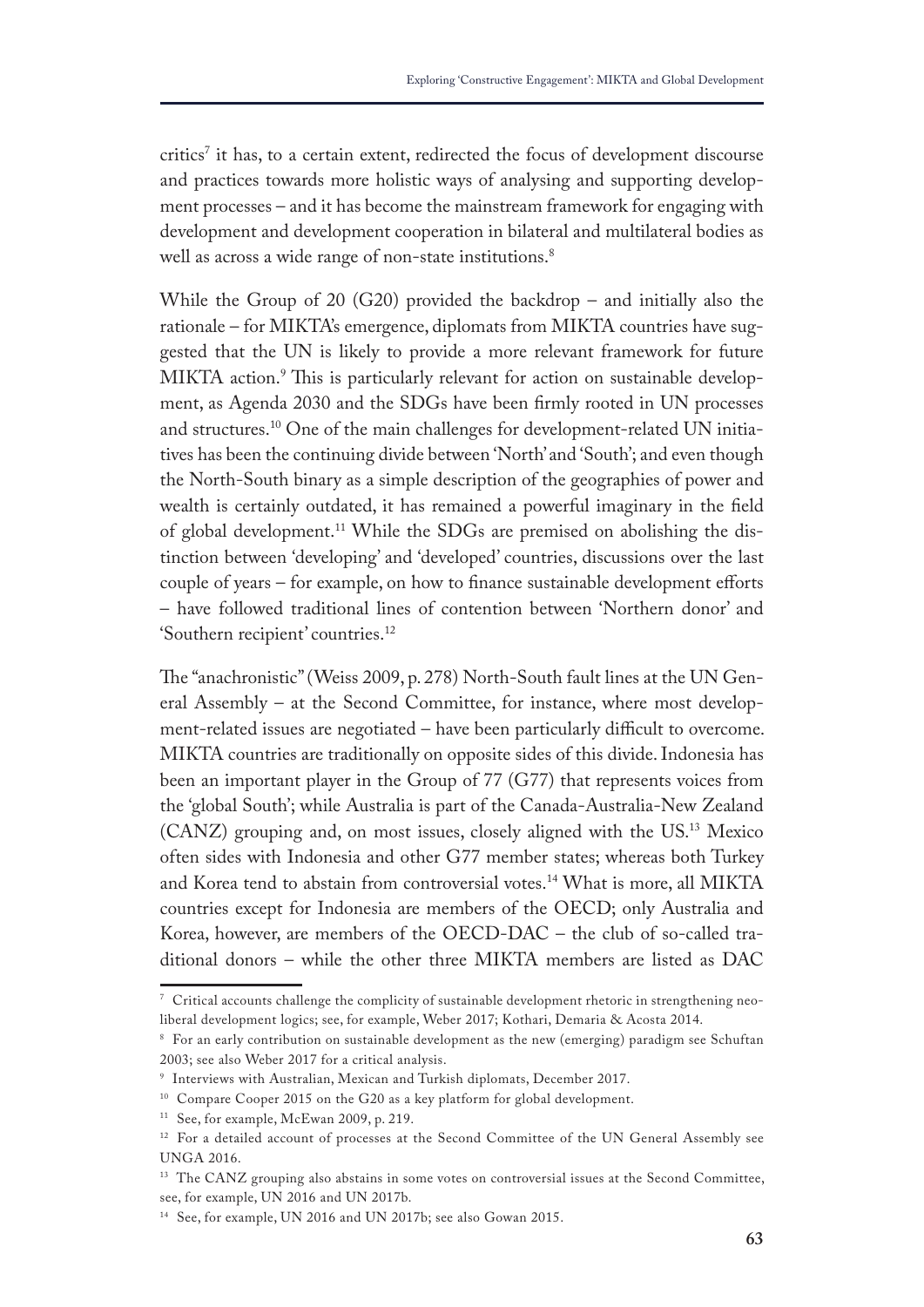recipient countries.

This heterogeneity is a challenge for cohesion within the MIKTA group (e.g. on identifying a strong foundation for joint action on contentious issues), but it also carries an arguably unique potential. MIKTA's diverse membership in terms of development trajectories and positionalities – comprising a lower-middle income economy (Indonesia), two upper-middle-income economies (Mexico and Turkey) and two high-income economies (Australia and Korea) $15$  – reflects some of the diversity of current development realities around the globe. Depending on their focus and concrete terms of engagement, MIKTA initiatives might help to channel tensions among country blocs into more "constructive" (MIKTA 2015a) forms of collaboration. In generic terms, 'constructive' engagement is defned as behaviour that has or is "intended to have a useful or benefcial purpose."16 In MIKTA's case  $-$  according to official accounts  $-$  this refers to engagement geared towards "protecting public goods and strengthening global governance" (MIK-TA 2015a) in a range of diferent issue areas, including sustainable development (MIKTA 2017e). By creating and promoting spaces where players from both sides of traditional divides collaborate on concrete development-related processes MIKTA might make a – maybe minor but potentially meaningful – contribution to (re)shaping the constantly evolving sphere of global development.

At the same time, it is important to keep in mind that, over the last decade, individual MIKTA countries have already tried to position themselves as brokers and facilitators in the sphere of global development, so far with mixed results. The development effectiveness agenda is a prominent case in point. Korea hosted the 2011 Busan meeting where OECD-led discussions about 'aid efectiveness' gave way to a more inclusive arrangement to address 'development efectiveness' across the board.17 Indonesia then took over as one of the frst Co-Chairs of the newly established Global Partnership for Efective Development Cooperation (GPEDC), representing those countries that were both recipients and providers of development cooperation; and Mexico hosted the frst major GPEDC meeting in 2014 and then replaced Indonesia as Co-Chair. The main challenge for the GPEDC has been to include the major 'Southern' players in discussions around development efectiveness. However, neither China nor India (or Brazil, for that matter) have been interested in joining the debate, arguing that the GPEDC is still an OECD-dominated process. In this regard, individual MIKTA members have not been particularly successful as bridge builders or facilitators;<sup>18</sup> and discussions on as well as expectations about the 'constructive' potential of MIKTA

<sup>15</sup> For a detailed list see World Bank 2017.

<sup>16</sup> For a state-of-the-art definition of the term 'constructive' see Oxford Dictionaries 2017.

<sup>&</sup>lt;sup>17</sup> The inclusion of major 'Southern' providers, in particular, was seen as a major move in terms of raising the level of inclusion in these debates; see Mawdsley, Savage & Kim 2012; Eyben & Savage 2013.

<sup>&</sup>lt;sup>18</sup> On 'non-traditional middle powers' and bridging functions in global processes see Cooper 2015.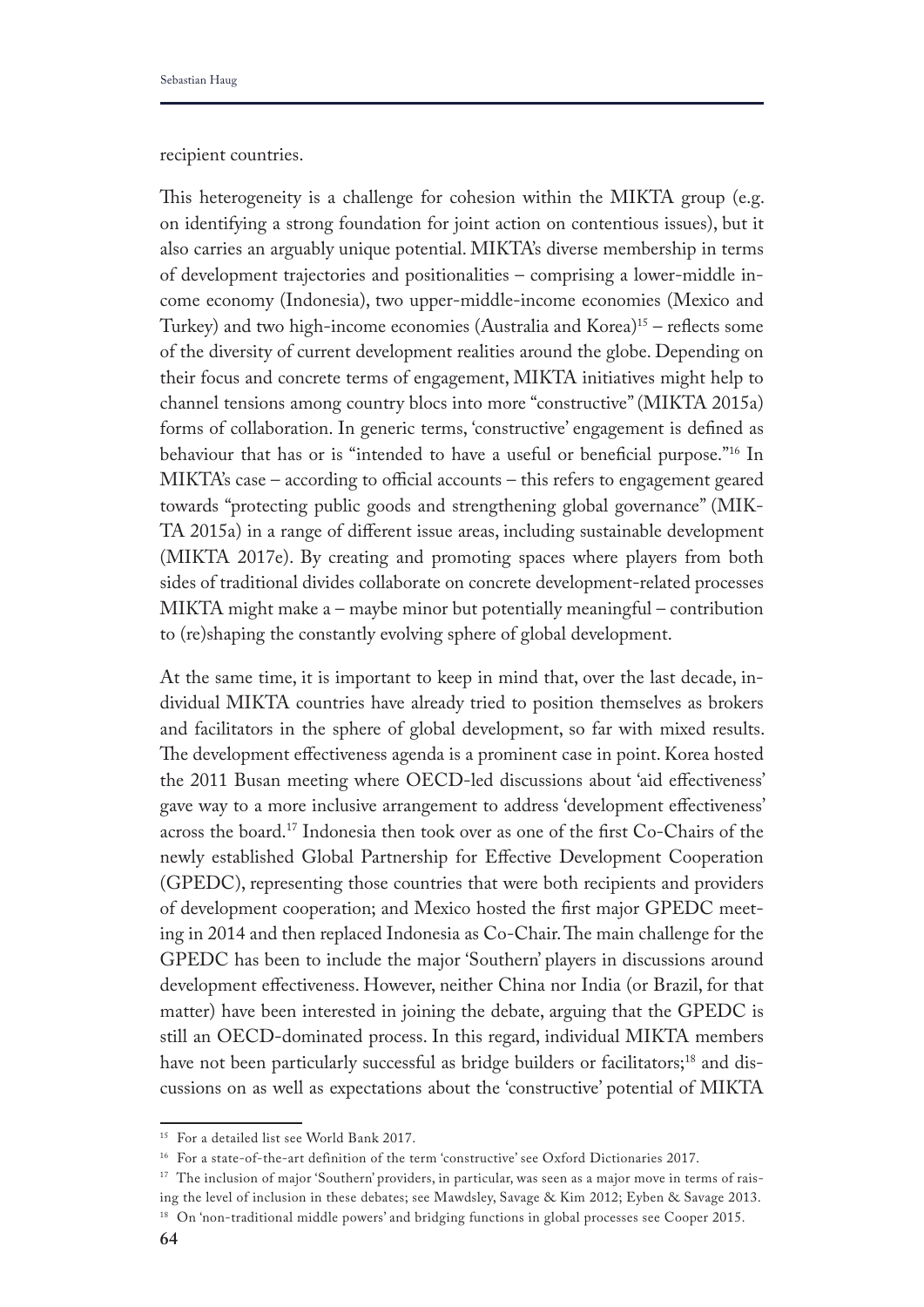engagement with global development should take this experience into account.

#### **MIKTA's First Steps of Engaging with Sustainable Development**

Global development issues have played a relatively prominent role in MIKTA's statements and general rhetoric. Sustainable development was identifed as one key issue area in MIKTA's 2015 Vision Statement and, then, as one of the seven priority areas MIKTA officials decided to focus on.<sup>19</sup> Out of MIKTA's 32 joint statements to date, roughly two thirds have addressed issues directly related to sustainable development, including gender equality, climate change and disaster risk reduction. More specifcally, two MIKTA joint statements have addressed the issue of Financing for Development, one has focused on measures to end poverty and one on infrastructure development. If peace and security issues are included – that are also part of the SDGs' holistic and all-encompassing approach to development – all joint MIKTA statements are somewhat connected to sustainable development concerns. 20

Over the last four years, MIKTA Chairs have also organized meetings and events that focused on sustainable development or related issues.<sup>21</sup> The MIKTA development seminars or workshops stand out as particularly relevant in this regard. They were held in Australia (2014), Korea (2015), again Australia (2016), and Turkey  $(2017).<sup>22</sup>$  The first workshop identified trade, development finance and accountability as areas of particular interest for joint MIKTA action; and the MIKTA Foreign Ministers underlined that "development cooperation is the area where MIKTA can immediately work together to promote global efforts to support prosperity and stability in developing countries" (MIKTA 2014).

The views of diplomats and experts who have participated in these MIKTA meetings diverge signifcantly: some outright question the utility of MIKTA action on development because of the heterogeneity of its members while others highlight and reiterate the platform's great – but still untapped – potential to make 'constructive' contributions.<sup>23</sup> In order to go beyond statements on MIKTA's generic potential and explore concrete options of MIKTA engagement with global development processes, in the following section I suggest distinguishing between two general dimensions of engagement: inward-looking and outward-bound. It might be helpful for both policy makers and analysts to keep the distinct logics of and

<sup>19</sup> See MIKTA 2015a and MIKTA 2017e.

<sup>20</sup> For an (incomplete) list of MIKTA's joint statements see MIKTA 2017a.

<sup>21</sup> See MIKTA 2017d for an example – a side event held at the Fifth Global Platform for Disaster Risk Reduction in Mexico in May 2017.

<sup>22</sup> The MIKTA development workshops or seminars took place in September 2014 in Australia (see MIKTA 2014); in May 2015 in Seoul (see MIKTA 2015c); in April 2016 in Canberra (MIKTA 2016a); and in December 2017 in Istanbul (Turkish Government 2017).

<sup>&</sup>lt;sup>23</sup> Interviews with MIKTA diplomats and experts in Ankara, Istanbul and Mexico City, December 2017.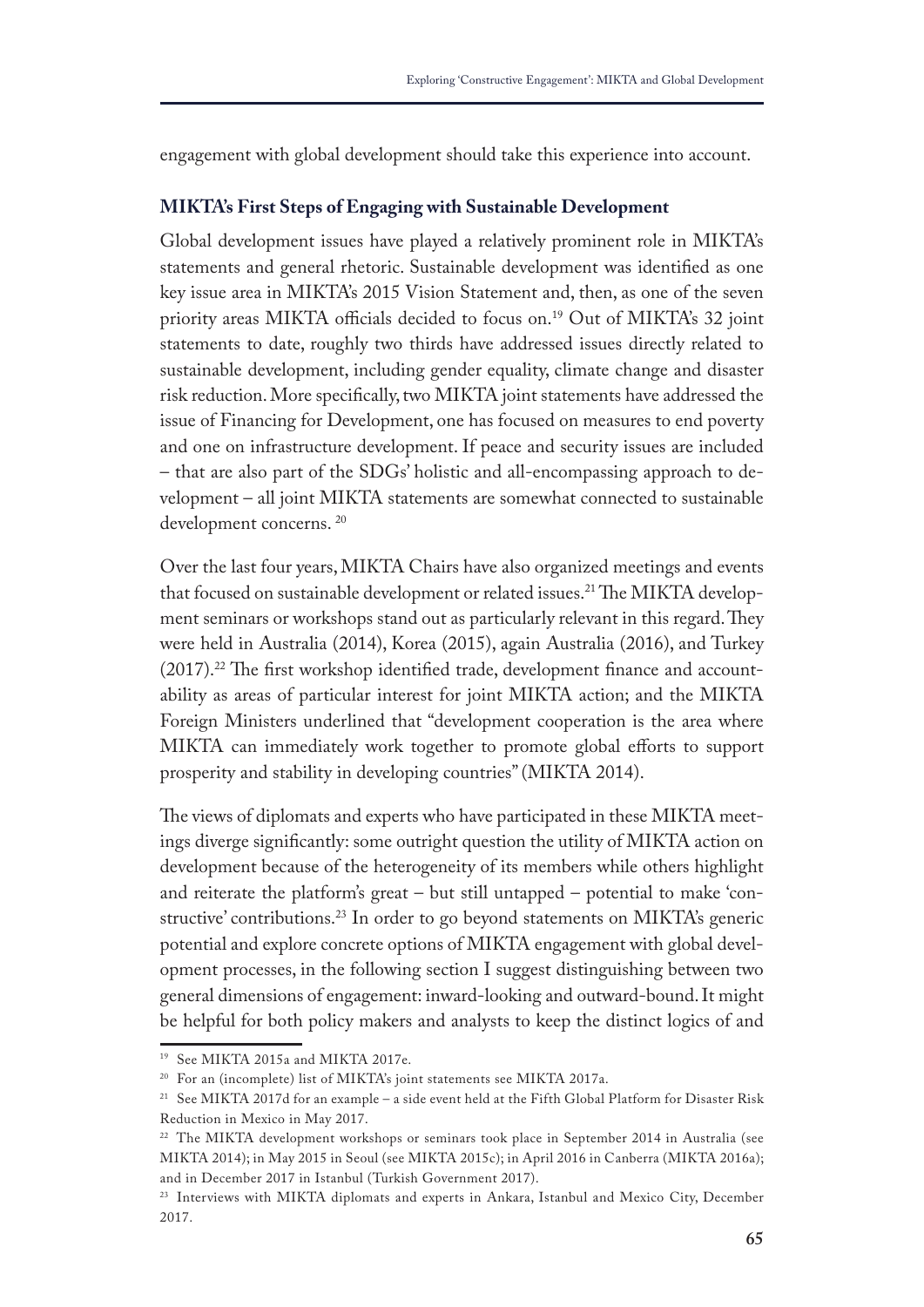the potential links between these two basic dimensions in mind when thinking about or designing MIKTA's future engagement with global development.<sup>24</sup>

## **Two Dimensions of MIKTA Engagement: Inward-looking and Outwardbound**

According to MIKTA's Vision Statement, "MIKTA will serve as a bridgehead for fostering various forms of cooperation", something it is supposed to do under two dimensions of engagement. On the one hand, MIKTA countries see the partnership as a "consultative platform to increase mutual understanding, deepen bilateral ties, and find common grounds for cooperation." This more inward-looking dimension focuses on intra-MIKTA engagement and highlights the importance of "information-sharing and exchanges" among its members (MIKTA 2015a). So far, MIKTA encounters related to sustainable development – particularly the MIKTA development seminars and workshops – have followed this logic of a consultative platform for the fve MIKTA countries to share experiences, standpoints and ideas about potential future collaboration.<sup>25</sup> At the 2017 MIKTA development seminar, for instance, participants discussed SDG implementation, the humanitarian/development nexus and the role of the private sector in sustainable development processes. 26

One way of expanding these intra-MIKTA spaces and mechanisms for general discussions would be to explore the option of staff placements or exchanges between MIKTA bureaucrats. Building on existing MIKTA exchange and training schemes,<sup>27</sup> staff from Mexico's AMEXCID, Indonesia's ISSTC, Korea's KOICA, Turkey's TIKA or Australia's DFAT28 would be able to spend a set amount of time at a 'sister' institution in another MIKTA country. Staff on exchange could contribute to the design of a joint MIKTA project or learn about specifc organizational processes, such as monitoring and evaluation, depending on interests and needs of their home institutions. These exchange schemes would need to be carefully planned – including a clear timeframe and an explicit focus on expected outputs and outcomes – as previous support or learning schemes between entities

<sup>&</sup>lt;sup>24</sup> This also holds for other areas of engagement but is particularly relevant for sustainable development as related processes offer a wide variety of potential linkages between domestic, intra-MIKTA and global processes.

<sup>&</sup>lt;sup>25</sup> Interviews with MIKTA diplomats and experts in Ankara, Istanbul and Mexico City, December 2017.

<sup>26</sup> See the agenda of the MIKTA Development Seminar and Academic Network meeting in Istanbul in December 2017 (Turkish Government 2017); see also Sheldrick 2017.

<sup>27</sup> For an overview of MIKTA exchange schemes see MIKTA 2017c; see also MIKTA 2016b for the Training Programme for Diplomats from MIKTA Countries in Turkey.

<sup>&</sup>lt;sup>28</sup> AMEXCID is the Mexican International Development Cooperation Agency; ISSTC is Indonesia South-South Technical Cooperation; KOICA is the Korea International Cooperation Agency; TIKA is the Turkish Cooperation and Coordination Agency; and DFAT is Australia's Department of Foreign Affairs and Trade.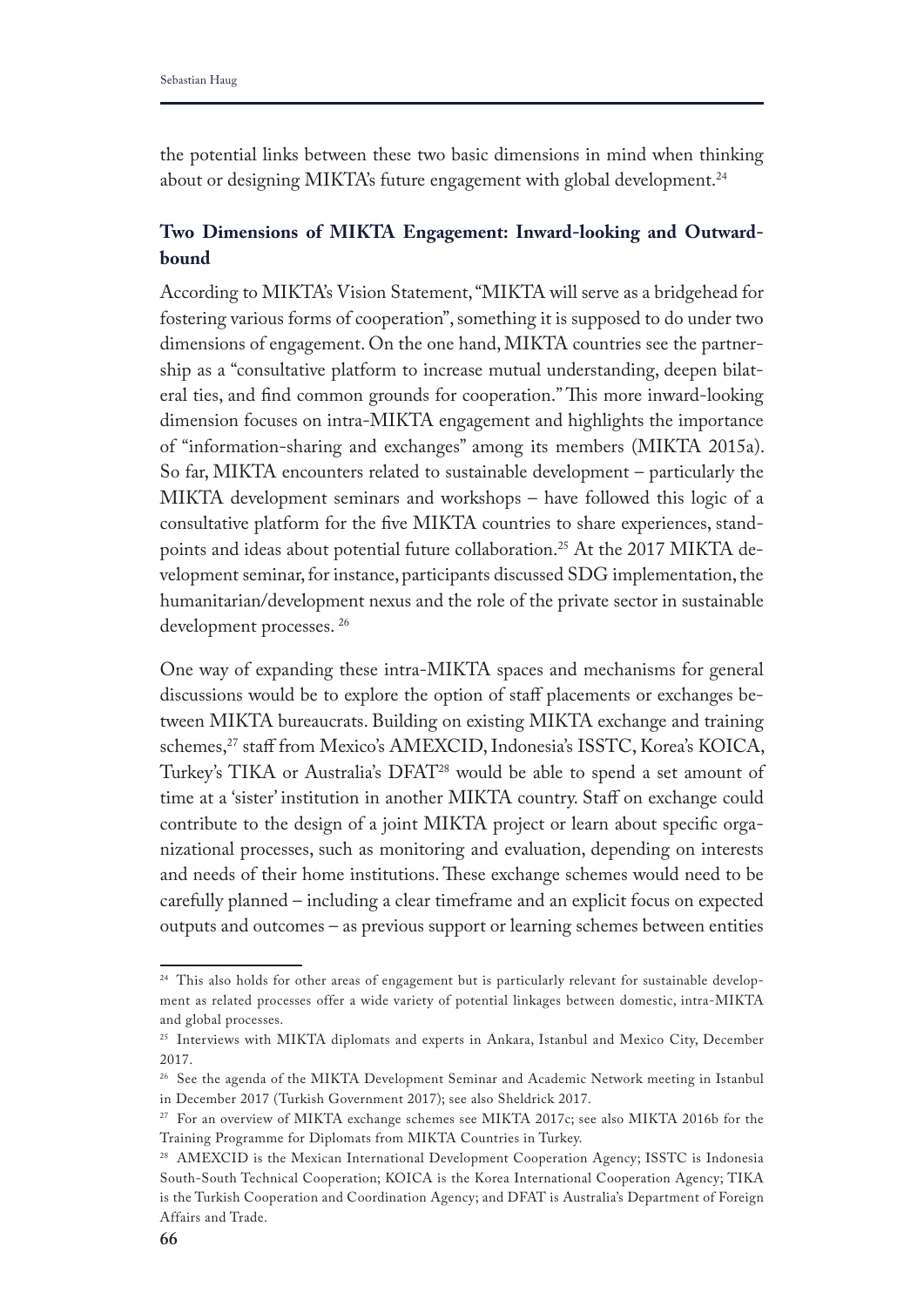in charge of development cooperation have not always been successful and/or have faced serious challenges.<sup>29</sup>

On the other hand, MIKTA countries have promoted the partnership's outwardbound character by highlighting that they have "both the will and the capability to contribute to protecting public goods and strengthening global governance" and are ready to "play a bridging role between developed and developing countries". MIKTA sets out to do so by acting as a "catalyst or facilitator in launching initiatives" and developing guidelines for engagement (MIKTA 2015a). While rhetoric on MIKTA's outward-bound engagement aims high, the partnership's track record so far suggests that MIKTA as a group might rather want to focus on collaborating on concrete issue-specifc processes to showcase the rhetorical commitment to promoting "pragmatic and creative" solutions to global challenges (MIKTA 2015a).<sup>30</sup>

Fikry Cassidy, an Indonesian senior diplomat, has suggested that "each MIKTA country could initiate a fagship project based on its strengths" that would be "continuously carried out, even when the [overall MIKTA] coordinator has changed from one country to another" (Cassidy 2017). According to this logic, individual MIKTA countries might want to consider leading MIKTA's outward-bound engagement on one specifc process or issue connected to sustainable development, alone or maybe in pairs. This leadership would not need to be embedded in a formal arrangement; but countries could use synergies by adding a MIKTA component – endorsed by other members of the partnership – to their ongoing efforts in multilateral fora.

Turkey, for instance, has been an active supporter of the cause of Least Developed Countries (LDCs) at the UN – for example, through hosting the fourth LDC conference in Istanbul 2011 and by chairing the group of friends of LDCs in New York.<sup>31</sup> The latest development in that regard is the establishment – by the UN General Assembly – of the UN Technology Bank for LDCs that will be hosted in cooperation with the Scientifc and Technological Research Council of Turkey and be based close to Istanbul. Turkey is thus likely to continue its support for LDC issues for the foreseeable future; and MIKTA – if other member countries

<sup>&</sup>lt;sup>29</sup> Interviews with representatives from bilateral DAC donor agencies in Mexico City on collaboration schemes with the AMEXCID, February and March 2017.

<sup>&</sup>lt;sup>30</sup> This seems at least more advisable than, say, trying to set up an alternative negotiation alliance at the UN – something that might not only be not feasible but also do more harm than good in an already polarized environment.

<sup>&</sup>lt;sup>31</sup> In the aftermath of the 2016 coup attempt in Turkey, representatives from other MIKTA countries – particularly Australia, Korea and Mexico – have been wary about collaborating with the Turkish government, citing question about the rule of law, autocratic tendencies and space for opposition voices (interviews in 2016 and 2017). MIKTA countries will likely monitor this situation closely; see Maihold (2016, p. 562) on the idea of establishing a MIKTA "peer review process on the democratic governance of its members".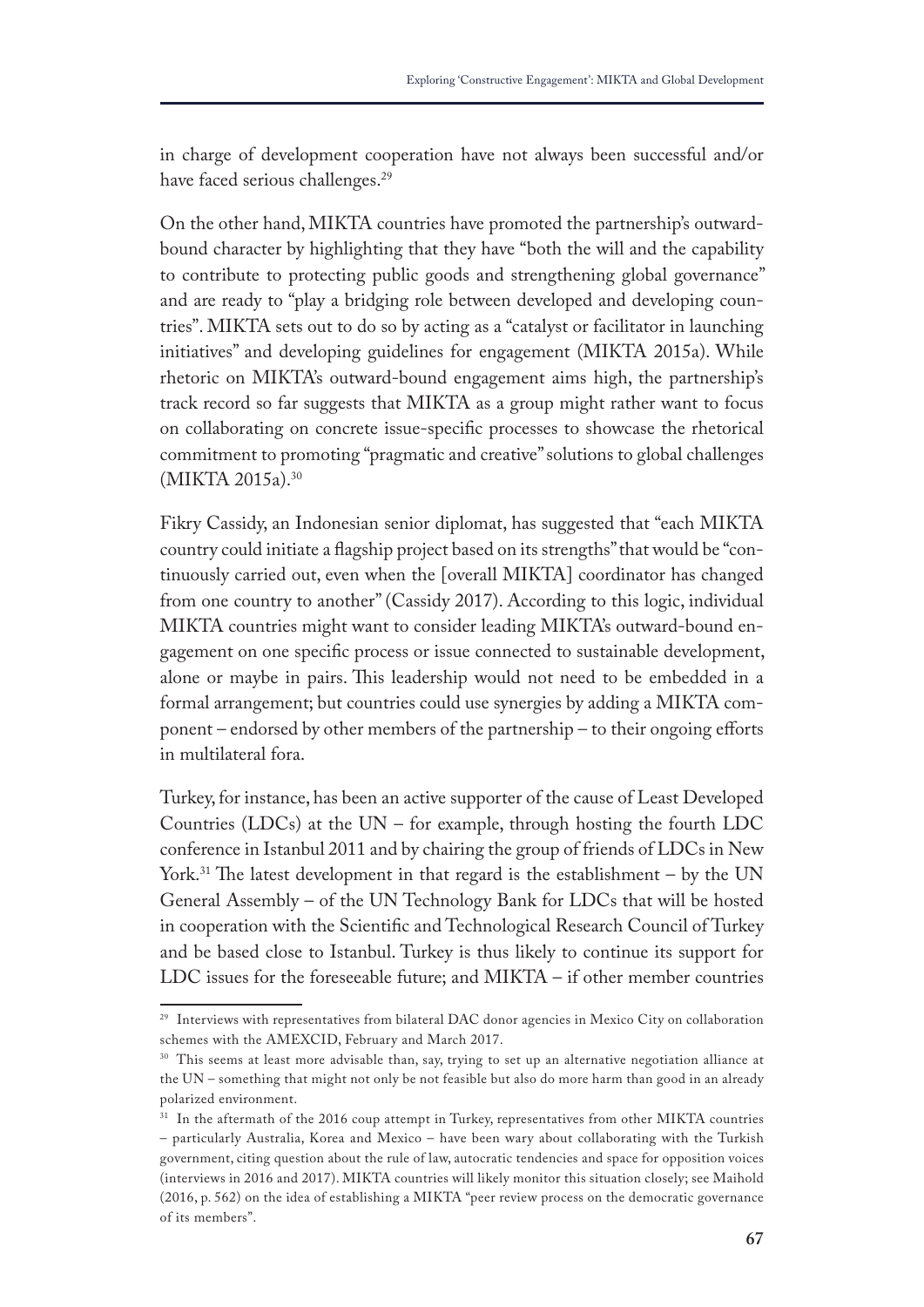expressed interest – could support one strand of LDC support under Turkish leadership. The Technology Bank is set to focus on processes related to intellectual property rights and the broader feld of Science, Technology and Innovation, and MIKTA countries might want to think about linking this engagement with Australia's work on promoting the MIKTA Innovation Group.<sup>32</sup>

Mexico, in turn, has been very much engaged with the Financing for Development process. As guardian of the "legacy of the Monterrey conference" (AMEX-CID 2017) – referring to the frst Financing for Development meeting that took place in the Mexican city of Monterrey in 2002 – the Mexican government has been actively engaged in facilitating exchanges on how to fnance Agenda 2030. MIKTA has already issued two joint statements on the Financing for Development process. This is relevant as discussions about financing sustainable development processes have been particularly contentious and, by and large, have followed North-South fault lines where 'Southern' players insist on the necessity and importance of fairer global terms of engagement and continued fnancial support from the dominant and wealthy parts of the world whereas 'Northern' partners are reluctant to change established frameworks and provide more resources.<sup>33</sup> Based on the identifed common ground among MIKTA countries on the issue, Mexico would be in a good position to lead further MIKTA engagement on the changing development fnance architecture, in close collaboration with both Australia and Korea as OECD-DAC member countries as well as Indonesia as a key voice from the G77.34

#### **Exploring Concrete MIKTA Initiatives for Sustainable Development**

In addition to issue-specifc engagement led by individual MIKTA members, both analysts and representatives from MIKTA countries have been concerned with the potential for more substantial initiatives under the MIKTA label, such

<sup>&</sup>lt;sup>32</sup> Another field Turkey has been particularly engaged with is the role of the private sector in development. The UNDP global policy centre on the topic – the Istanbul International Centre for Private Sector in Development – is based in Turkey; and Turkey invited UNDP representatives to present on the topic at the 2017 MIKTA development seminar in Istanbul. The Centre has set up initiatives and programmes with a range of stakeholders and it would be a relatively straightforward enterprise to set up a MIKTA scheme, e.g. by financing a joint report on comparative strengths or synergies regarding the contributions of private sector entities from different MIKTA countries for sustainable development processes.

<sup>&</sup>lt;sup>33</sup> For an overview of discussions at the 2015 Financing for Development conference in Addis Ababa see Delpero 2015.

<sup>34</sup> Another issue where MIKTA countries might want to explore closer cooperation is the humanitarian-development nexus. Mexico has been leading on and facilitating discussions on Sustaining Peace at the UN, while Turkey hosted the 2016 World Humanitarian Summit (WHS) and has worked closely with the UN Office for Humanitarian Affairs. MIKTA was explicitly mentioned in the WHS outcome document and the issue of the humanitarian-development nexus was also part of the agenda of the 2017 MIKTA development seminar in Istanbul (see Turkish Government 2017).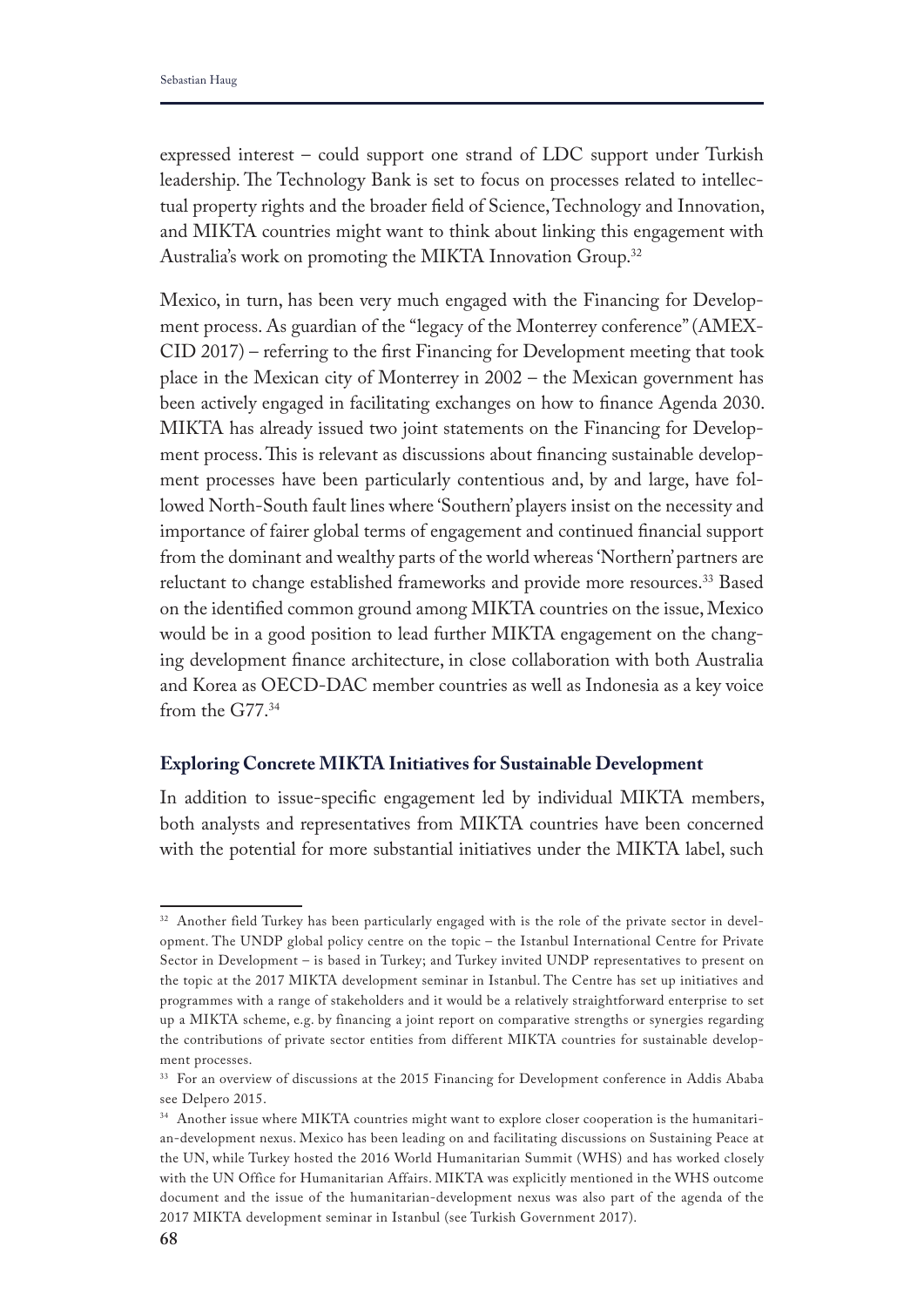as the setup of joint programmes and mechanisms.35 Since MIKTA's inception the Brazil-Russia-India-China-South Africa (BRICS) grouping has been both an implicit and explicit reference point for evaluating MIKTA's performance and usefulness.<sup>36</sup>The establishment of the New Development Bank has arguably been the most tangible outcome of BRICS cooperation on global development so far, spurring questions about similar MIKTA projects.<sup>37</sup>

At this stage, the setup of a major MIKTA institution for sustainable development – such as a MIKTA development bank – seems rather unlikely. However, there are other options to explore in case MIKTA countries decide to go beyond exchanges among themselves and set up outward-bound initiatives. In what follows I point to three potential schemes that MIKTA countries might want to consider when deciding about the next steps for supporting sustainable development initiatives: a MIKTA Support Scheme for SDG implementation and monitoring; a MIKTA Trust Fund in cooperation with an entity of the UN Development System; and a MIKTA Facility for triangular cooperation in cooperation with the UN Office for South-South Cooperation. These potential initiatives would build on or collaborate with existing institutions; they are thus not aimed at radical transformation but are embedded in the current status quo of global development.

#### *MIKTA Support Scheme for SDG Implementation and Monitoring*

UN member states have decided to follow the logic of the SDGs – from eradicating hunger to improving gender equality and changing consumption patterns – in their support for development processes at home and abroad until 2030. This UN development agenda is the frst one that is explicitly directed at both 'developing' and 'developed' countries and thus attempts to overcome the North-South binary that has dominated both rhetoric and practice of development cooperation for decades. Any major MIKTA engagement with global development over the next decade is likely to be connected to the SDGs. As the setup of implementation and monitoring structures are still under way in most countries, MIKTA support in this area would probably meet demand and contribute to shaping the realities of global development over the next decade.

Mexico, Korea and Turkey were part of the frst cohort of countries that presented their voluntary national reviews on SDG implementation in 2016; Indonesia presented its voluntary review in 2017 and Australia is set to present one

<sup>&</sup>lt;sup>35</sup> Particularly diplomats have deplored the absence of tangible results that carry the MIKTA brand and thus illustrate the added value of the partnership (interviews with Mexican and Turkish diplomats, December 2017). For a concrete MIKTA initiative on education and suggestions for further MIKTA engagement see Sheldrick 2017.

<sup>&</sup>lt;sup>36</sup> Interviews with diplomants from Mexico and Turkey, December 2017.

<sup>&</sup>lt;sup>37</sup> Interviews with experts and diplomats in Ankara, Istanbul and Mexico City, December 2017. On the New Development Bank see Costa Vazquez, Roychoudhury & Borges 2017.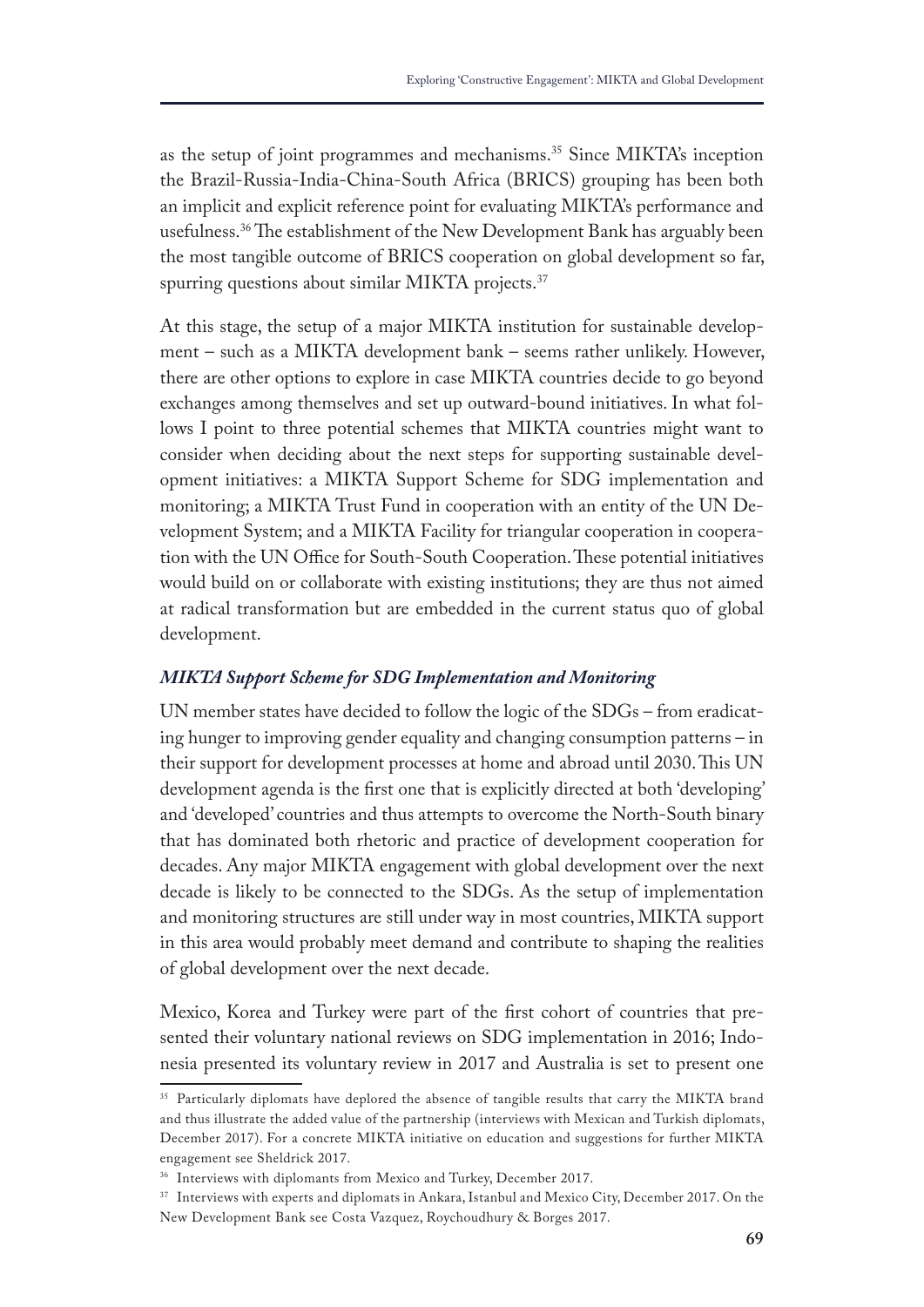in 2018.38 By mid-2018 all MIKTA countries are thus set to have concluded their frst round of voluntary reporting. Based on their national experiences in reporting progress and setting up national implementation and monitoring structures, MIKTA countries might want to carry out an intra-MIKTA exercise of compiling recommendations and design a MIKTA SDG implementation and monitoring kit. This MIKTA kit could contain modules and recommendations on how to set up SDG implementation structures – such as national SDG councils and strategies, or information-sharing channels between ministries, government agencies and non-state actors – and how to organize SDG monitoring processes, including, for instance, a review of potentials and pitfalls of diferent participatory mechanisms for data compilation and report drafting.

The MIKTA kit could provide the basis for exchanges with and capacity building measures for third countries; and the variety of domestic development and institutional realities in the fve MIKTA countries would ensure that a considerable number of other countries might fnd systematized MIKTA input quite helpful. The concrete design of such a support scheme can draw on experiences  $-$  both best practices and lessons learned – from previous projects aimed at supporting the implementation and monitoring of the Millennium Development Goals (MDGs). Mexico, for instance, supported Central American countries during the last phase of the MDGs with the monitoring of MDG implementation processes, drawing on experiences from Mexico's national context.<sup>39</sup>

#### *MIKTA Trust Fund with the UN Development System*

As MIKTA interest in UN processes has been growing, member countries might want to explore the possibility of setting up a MIKTA Trust Fund with an entity of the UN Development System. Trust funds are mechanisms through which multilateral development agencies receive fnancial resources from third parties; they allow contributing states to exercise some general guidance in terms of geographical and/or thematic reach but also provide leeway to the multilateral entity in question to use funds according to its corporate strategies and mandate.<sup>40</sup> One potential partner for this MIKTA Trust Fund would be the UN Development Programme (UNDP). All MIKTA member countries individually have longlasting relationships with UNDP. Both Australia and Korea have been important partners for UNDP with, in 2016, a contribution of around 40 million USD each;<sup>41</sup> and Korea has also been hosting UNDP's Seoul Policy Centre for Global Development Partnerships.42 Turkey, Indonesia and Mexico have signed strategic

<sup>38</sup> On national voluntary reviews see UN 2017.

<sup>&</sup>lt;sup>39</sup> On this initiative see AMEXCID 2014.

<sup>40</sup> Interviews with UNDP representatives in New York, March 2017; on UNDP Thematic Trust Funds see UNDP 2016b.

<sup>41</sup> On Australia's contributions to UNDP see UNDP 2017a; on Korea's contribution see UNDP 2017b.

<sup>42</sup> On the Seoul Centre see UNDP 2017c.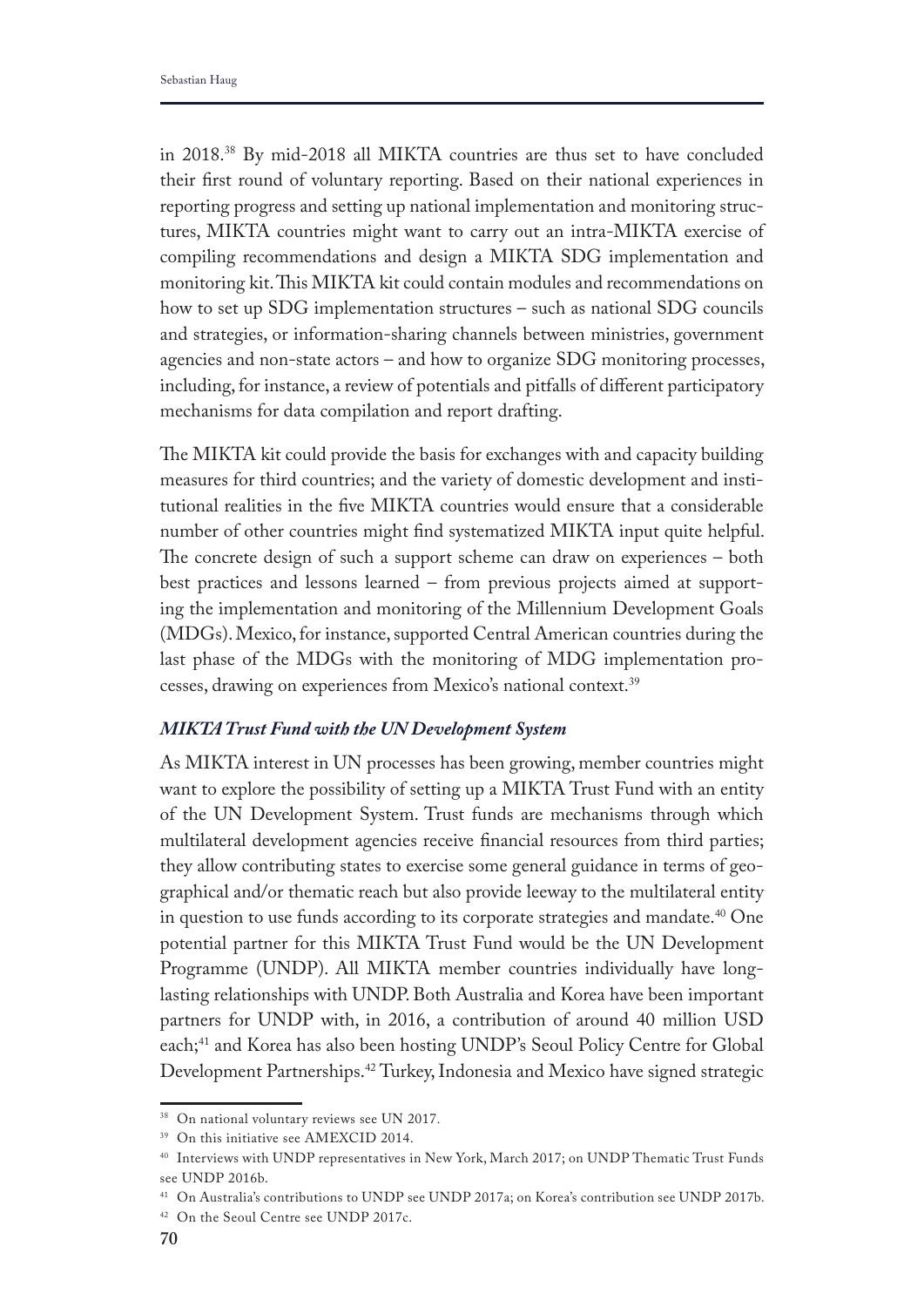partnership agreements with UNDP<sup>43</sup> and, as both programme countries and major regional players, have occupied a key role for redefning the structure and position of multilateral development agencies more broadly.

UNDP has set up diferent kinds of trust funds, attempting to strike a balance between corporate interests and donors' priorities and preferences. Thematic trust funds allow diferent donors to contribute resources to programmes and processes in specifc issue areas, such as democratic governance or the environment. In addition, there are trust funds specifcally set up with individual countries, including Korea. The Republic of Korea-UNDP MDG Trust Fund<sup>44</sup> was established in 2009 to support MDG implementation processes and the preparation of the new development agenda across geographies and issue areas; and both parties established a follow-up scheme – the Republic of Korea-UNDP SDG Trust Fund – in October 2016.45

MIKTA countries might want to explore the possibility of signing a Memorandum of Understanding to contribute to or collaborate with the Korea-UNDP Trust Fund on specifc initiatives. MIKTA could also set up a separate – probably relatively small – fund to support UNDP with particularly challenging issues, or in particularly challenging contexts, related to its support for SDG implementation, or in areas that are of particular relevance for MIKTA countries. One option would be for Korea to lead the exploration of MIKTA cooperation with the Korea-UNDP Trust Fund or the setup of a similar MIKTA Trust Fund, in line with Cassidy's (2017) suggestion that certain MIKTA initiatives should be taken forward by member states independent of the rotating chair.

## *MIKTA Facility for Supporting Triangular Cooperation*

Finally, MIKTA could build on the experience of another minilateral grouping – the India-Brazil-South Africa (IBSA) forum  $-$  cooperating with the UN Office for South-South Cooperation (UNOSSC).46 In 2004, IBSA states set up a Facility with the now UNOSSC, promoted as "a remarkable example of cooperation among three developing countries but also a pioneering initiative to implement South-South cooperation for the beneft of other Southern countries" (UNOSSC 2017a).47 MIKTA would arguably be well suited to champion triangular cooperation – defned by the UN as a "collaboration in which traditional donor countries and multilateral organizations facilitate South-South initiatives through the provision of funding, training, management and technological systems" (UNOSSC

<sup>&</sup>lt;sup>43</sup> Turkey's relations with UNDP have, by far, expanded the most over the last years, see Haug 2016.

<sup>44</sup> On this Trust Fund see UNDP 2015.

<sup>45</sup> See UNDP 2017d; Korea has also pledged an additional 3 million USD to support UNDP's work on democratic governance for peaceful and inclusive societies over the next years, see UNDP 2016a.

<sup>46</sup> On the mandate, history and structure of the UNOSSC see UNOSSC 2017c.

<sup>&</sup>lt;sup>47</sup> The design of the MIKTA Facility would need to critically evaluate the concrete setup and performance of the IBSA-UNOSSC scheme.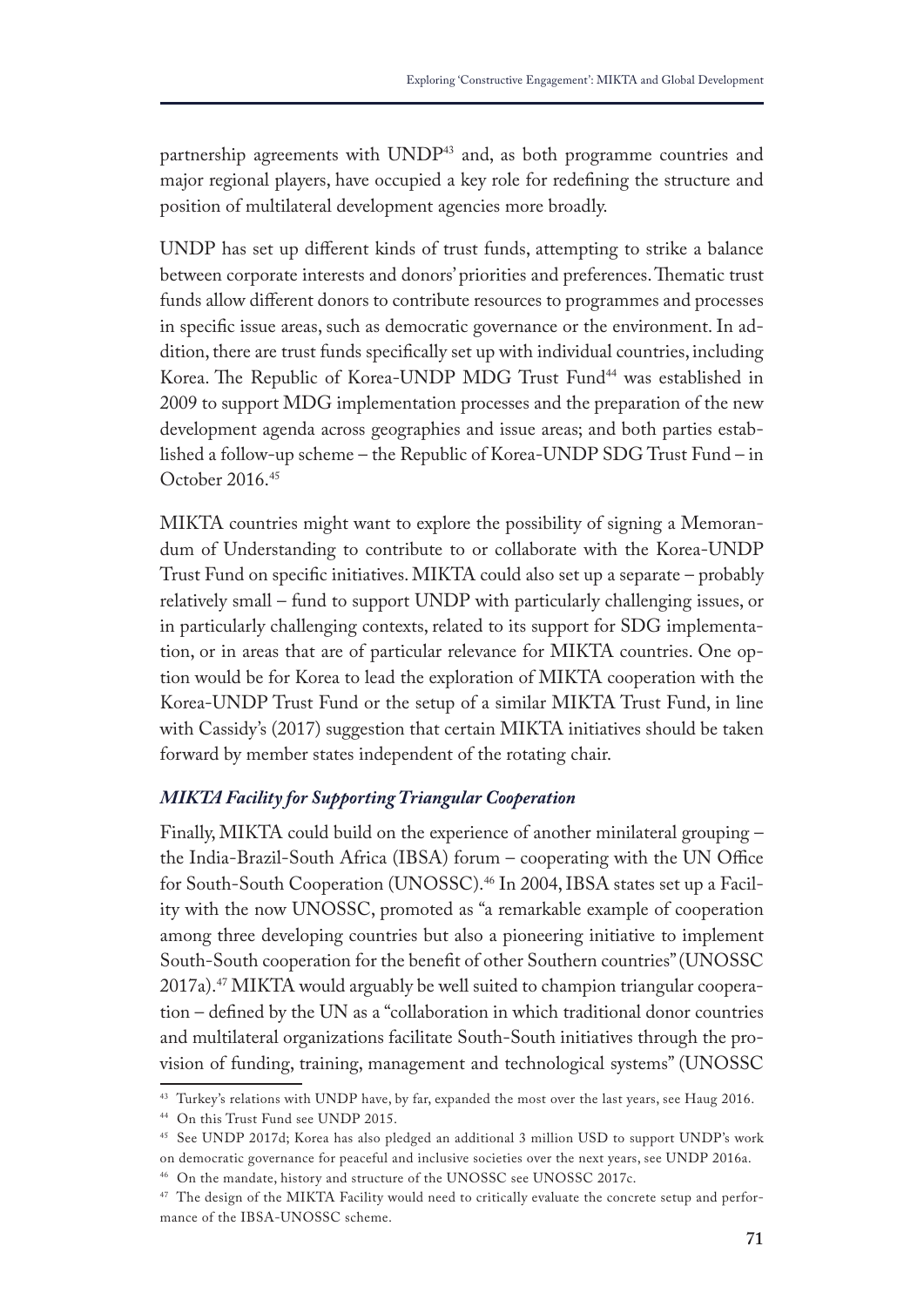2017b). Building on the positions of Turkey, Mexico and Indonesia as both UN Development System programme countries and providers of development cooperation, MIKTA might be in a good – and arguably unique – position to champion support for triangular cooperation that goes beyond the still tangible divides between 'developed' and 'developing' countries.

Mexico and Indonesia, for instance, could build on their joint work on the topic in the framework of GPEDC-related processes on development effectiveness<sup>48</sup> and explore the possibility of engaging more thoroughly with the global promotion of South-South and triangular cooperation. Turkey, in turn, hosted the UN South-South Expo in December 2017; and together with Korea and Australia as members of the OECD-DAC MIKTA would thus offer a combination of a wide range of relevant experiences and positionalities: countries that have been receiving ODA and providing diferent forms of development cooperation to other countries (Indonesia, Mexico and Turkey), a country that transitioned from ODA recipient to DAC member status (Korea) as well as a long-standing member of the DAC (Australia).

All MIKTA countries have, in diferent ways and to diferent degrees, already engaged with triangular cooperation initiatives. Mexico has started designing and implementing triangular projects in Central America (e.g. with Germany);<sup>49</sup> Korea has implemented triangular projects with Latin American partners (e.g. with Chile in Bolivia and Paraguay);<sup>50</sup> Turkey has trilateral cooperation experiences with partners in a range of diferent regions (e.g. with Japan in Yemen, Sudan and Afghanistan);<sup>51</sup> Indonesia has not only implemented trilateral schemes (e.g. with Norway and Myanmar)<sup>52</sup> but also developed standard operating procedures for triangular cooperation;<sup>53</sup> and also the Australian government has experience with triangular projects (e.g. with Germany and Chile in Paraguay).<sup>54</sup>

The UNOSSC would offer an established and arguably legitimate framework for building on these individual experiences and setting up the MIKTA Facility. While member countries would need to agree on investing some fnancial resources, initiatives implemented under the facility could focus on capacity development and the sharing of technical expertise and might not require investments that lie outside the current availability of fnancial resources of MIKTA

<sup>48</sup> On Mexico and Indonesia leading the GPEDC's work on South-South and triangular cooperation, see GPEDC 2013.

<sup>49</sup> For a detailed overview see GIZ-AMEXCID (n.d.).

<sup>50</sup> See KOICA 2012.

<sup>51</sup> See TIKA 2016, p. 21.

<sup>52</sup> See ISSTC 2016, p. 17 and 18.

<sup>53</sup> See Mauludiah (n.d.).

<sup>&</sup>lt;sup>54</sup> See GIZ 2014. It is important to note, however, that this project concluded in 2014 and was thus implemented before AusAID – the Australian aid agency – was merged with the Australian Department for Foreign Affairs and Trade.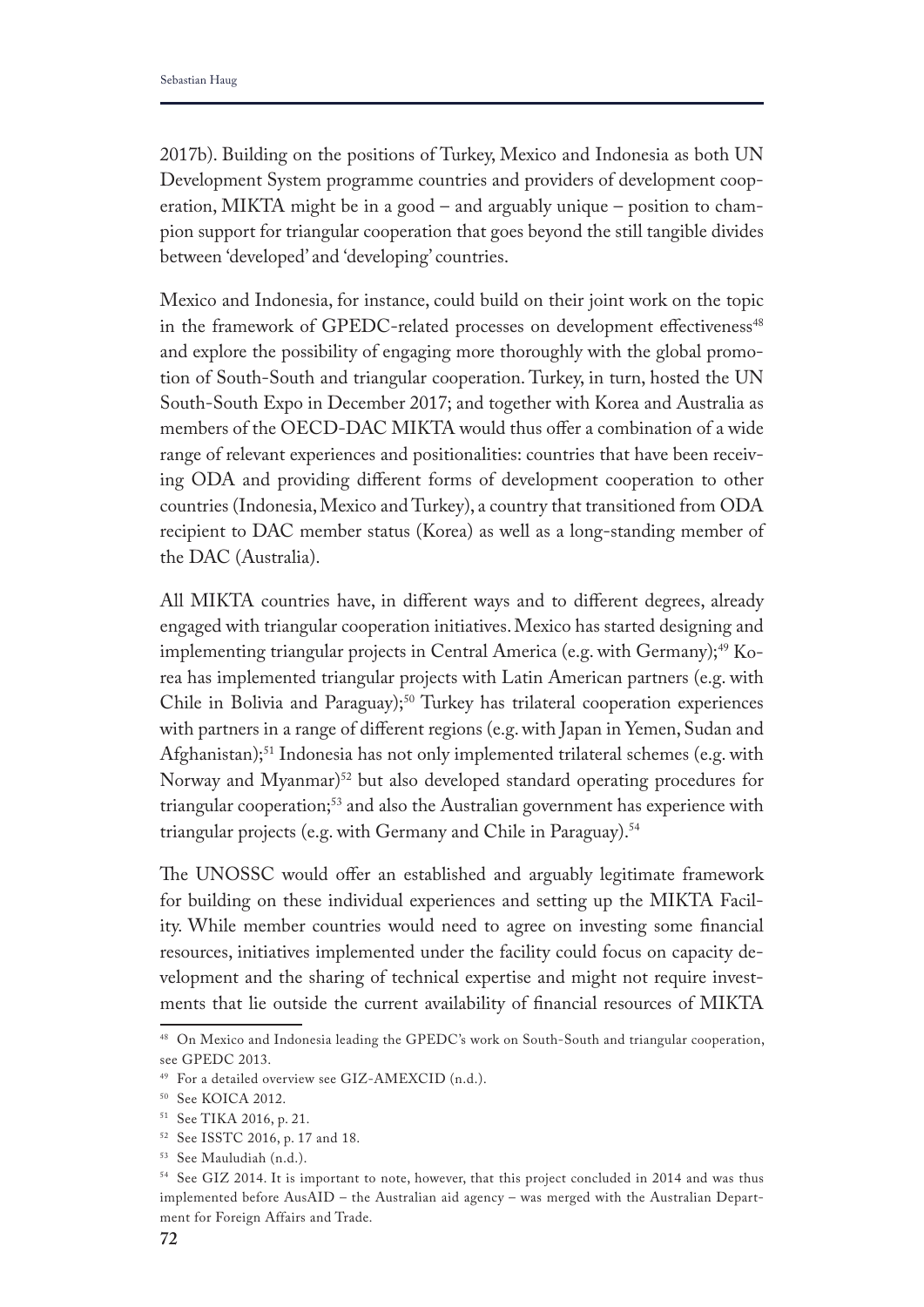governments. As an initial step, MIKTA countries might also want to explore the option of designing schemes where two or three MIKTA members collaborate on trilateral pilot projects together with partner countries in their respective regions; and these pilot projects might then inform the scope and structure of the MIKTA Facility.

# **MIKTA and Global Development: Towards 'Constructive Engagement' Under the 2018 Indonesia Chair?**

Playing a "constructive" (MIKTA 2015a) role in global affairs can mean many different things,<sup>55</sup> and obstacles to joint MIKTA action on development should not be underestimated. The heterogeneity of development trajectories and current positionalities of the fve MIKTA countries in the broader sphere of global development is considerable. So far, MIKTA-led exchanges on sustainable development have been broad and mostly unrelated to concrete initiatives that require the investment of time, energy, fnancial capital as well as political or reputational resources.

MIKTA has been, by and large, a forum for consultation. It is up to those representing the fve member countries to decide about the depth, breadth and modalities of this partnership, taking into account the various factors and purposes of multilateral engagement and the domestic, regional and global contexts they are operating in. In case MIKTA member countries decide to expand and systematize their joint action, however, global development might be a potentially fruitful sphere to consider. Intra-MIKTA exchanges for staf in charge of development cooperation portfolios as well as the MIKTA SDG Support Scheme, the MIKTA Trust Fund and the MIKTA Facility for triangular cooperation might provide some concrete input for discussing engagement that goes beyond workshop exchanges and one-off side events at international meetings.

Indonesia – while often referred to as less enthusiastic MIKTA member<sup>56</sup> – might play a crucial role in expanding MIKTA's engagement with the sphere of global development. As host of the 1955 Bandung conference, a strong voice from the G77 and, more recently, a convenor trying to bring together 'developing' and 'developed' countries in processes on development efectiveness, Indonesia looks back on a substantive trajectory in terms of accompanying and shaping global development debates. Inspired by aspirations of gaining "more voice in the [international] system" (Santikajaya 2016, p. 574) and "gradually amend[ing] the global order" (Cassidy 2017), Indonesia might not only be able to convince fellow MIKTA members to invest in concrete schemes<sup>57</sup> to support sustainable devel-

<sup>55</sup> See also Cassidy 2017.

<sup>56</sup> Interviews with Australian, Mexican and Turkish diplomats, December 2017.

<sup>57</sup> As Maihold (2016, 559) argues, this will require an agreement to "share burdens of increased re-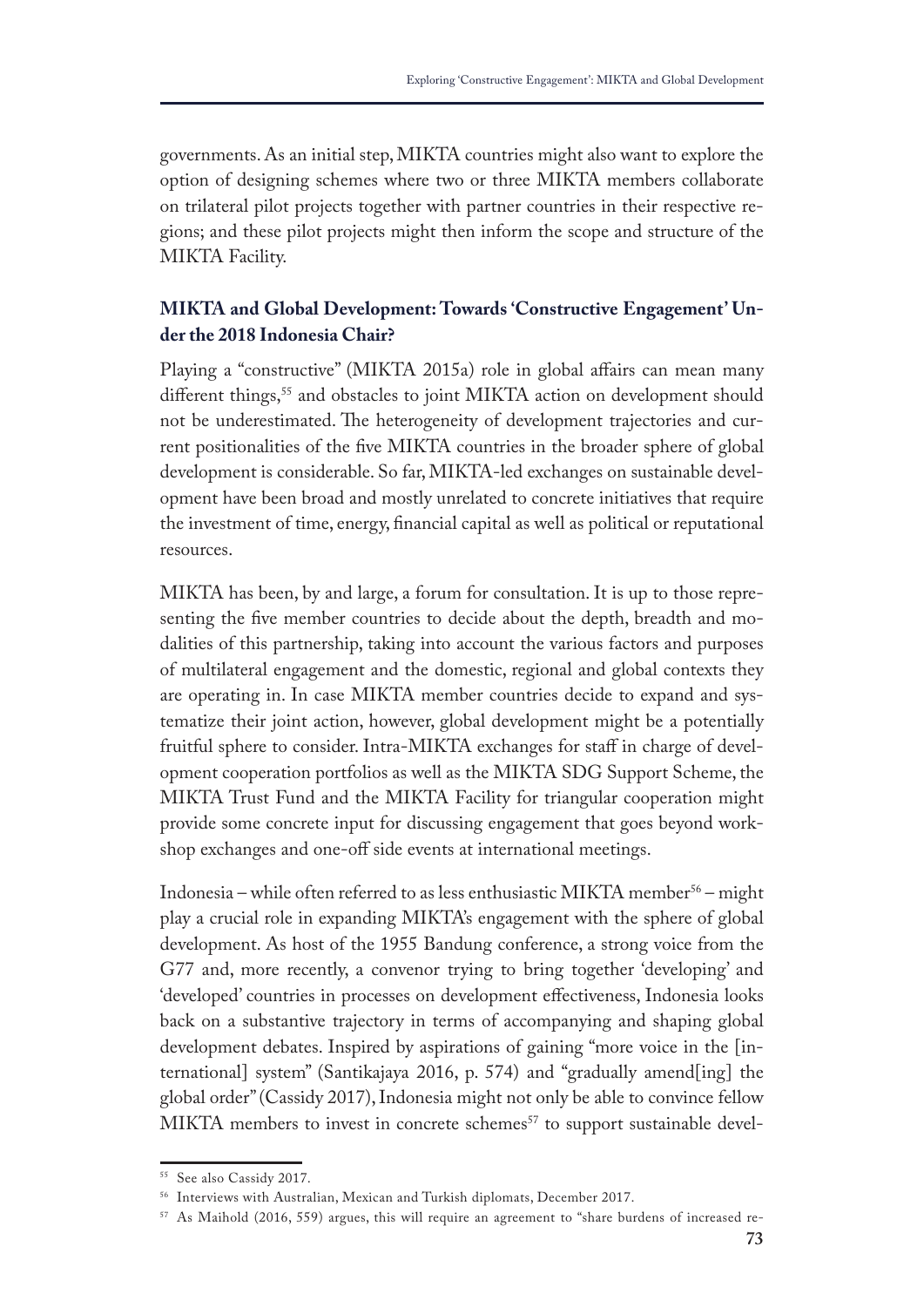opment processes but also show a face of MIKTA to the world that is likely to be more appealing to countries beyond the G20, particularly those from the socalled 'global South'. While MIKTA initiatives – including those outlined in this paper – are unlikely to lead to any meaningful transformation of highly divided spaces, the kind of 'constructive' role MIKTA can play might be a humbler one: providing limited but concrete insights into what cooperation across traditional divides might look like.

## **Acknowledgements**

Another version of this article is published under the same title as part of *MIK-TA: Te Current Condition and Way Forward*, a 2018 publication compiled by the Ministry of Foreign Afairs of Indonesia. I would like to thank Awidya Santikajaya for accompanying the drafting process as well as Emma Mawdsley, Sung-Mi Kim and two anonymous reviewers for their comments on earlier versions of this article. All errors and interpretations remain my own.

## **Funding**

While conducting research related to this paper I beneftted from fnancial and in-kind support provided by the following institutions: the UK Economic and Social Research Council; Christ's College, University of Cambridge; the Skilliter Centre for Ottoman Studies, University of Cambridge; the Center of Policy Analysis and Development on Multilateral Afairs at the Ministry of Foreign Afairs of Indonesia; the German Academic Exchange Service; the College of Mexico; the Mora Institute; the Istanbul Policy Center; Koç University; and the Center on International Cooperation at New York University.

## **Bio**

Sebastian Haug is a Graduate Research Fellow and PhD Candidate at the University of Cambridge where his research investigates the positions and roles of Mexico and Turkey in global development politics. Prior to moving to Cambridge, Sebastian worked with the United Nations Development Programme (UNDP) in China and then in Mexico where he was in charge of UNDP's South-South cooperation and strategic partnerships portfolios. Recently, Sebastian has held visiting positions at the Center on International Cooperation at New York University, the Istanbul Policy Centre and the College of Mexico. A former Mercator Fellow on International Afairs, Sebastian is the recipient of a Vice-Chancellor's Award from the University of Cambridge and holds a Master of Science from the University of Oxford.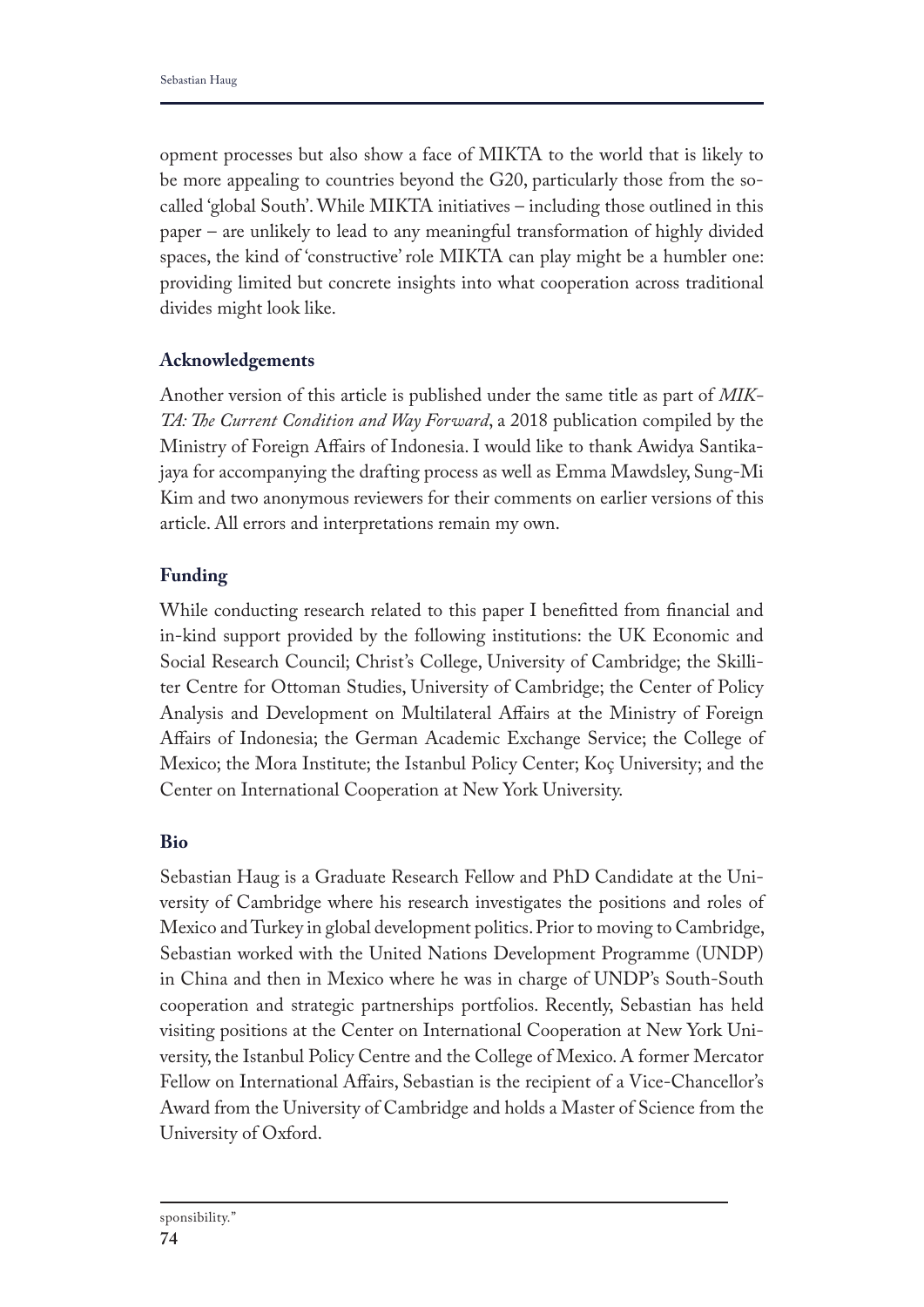#### **References**

- Agencia Mexicana de Cooperación Internacional para el Desarrollo [Mexican International Development Cooperation Agency] 2014, Mexico apoya fortalecimiento de capacidades para el monitoreo de los ODM [Mexico supports capacity building for MDG monitoring], retrieved 10 December 2017, <https://www.gob.mx/amexcid/prensa/mexico-apoya-fortalecimiento-decapacidades-para-el-monitoreo-de-los-odm-en-el-salvador-guatemala-ynicaragua>.
- Agencia Mexicana de Cooperación Internacional para el Desarrollo [Mexican International Development Cooperation Agency] 2017, Financiación para el Desarrollo [Financing for Development], retrieved 10 December 2017, <https://www.gob.mx/amexcid/acciones-y-programas/que-es-fnanciacional-desarrollo-94332>.
- AMEXCID see Agencia Mexicana de Cooperación Internacional para el Desarrollo [Mexican International Development Cooperation Agency]
- Chaturvedi, S, Fues, T & Sidiropoulos, E (eds) 2012, Development Cooperation and Emerging Powers: New Partners or Old Patterns, Zed Books, London.
- Cooper, A (ed) 1997, Niche Diplomacy. Middle Powers after the Cold War, Palgrave Macmillan, New York.
- Cooper, A 2015, G20 Middle Powers and Initiatives on Development, in J Mo (ed), MIKTA, Middle Powers, and New Dynamics of Global Governance: The G20's Evolving Agenda, Palgrave Macmillan, New York, pp. 32–46.
- Costa Vazquez, K, Roychoudhury, S & Borges, C 2017, New Development Bank is BRICS' best card, Financial Times, 5 September 2017, retrieved 10 December 2017, <https://www.ft.com/content/cc7c7ee6-918b-11e7-a9e6- 11d2f0ebb7f0>.
- Delpero, C 2015, Financing for development: 8 things to know from Addis Ababa, Road to Paris, September 2015, retrieved 10 December 2017, <http:// roadtoparis.info/2015/09/02/fnancing-development-8-things-know-addisababa/>.
- Esteves, P & Assunção, M 2014, South–South Cooperation and the International Development Battlefeld: Between the OECD and the UN, Tird World Quarterly, vol. 35, no. 10, pp. 1775–1790.
- Eyben, R & Savage, L 2013, Emerging and Submerging Powers: Imagined Geographies in the New Development Partnership at the Busan Fourth High Level Forum, Journal of Development Studies, vol. 49, no. 4, pp. 457–469.
- Flake, G & Wang, X 2017, MIKTA The Search for a Strategic Rationale, Report, Perth USAsia Center, January 2017, retrieved 10 December 2017, <http://perthusasia.edu.au/getattachment/2e8754a3-8e76-4e16-ade3- 18bcf9f6131e/PUAC-MIKTA-Flake-Xu-Jan2017.pdf.aspx?lang=en-AU>.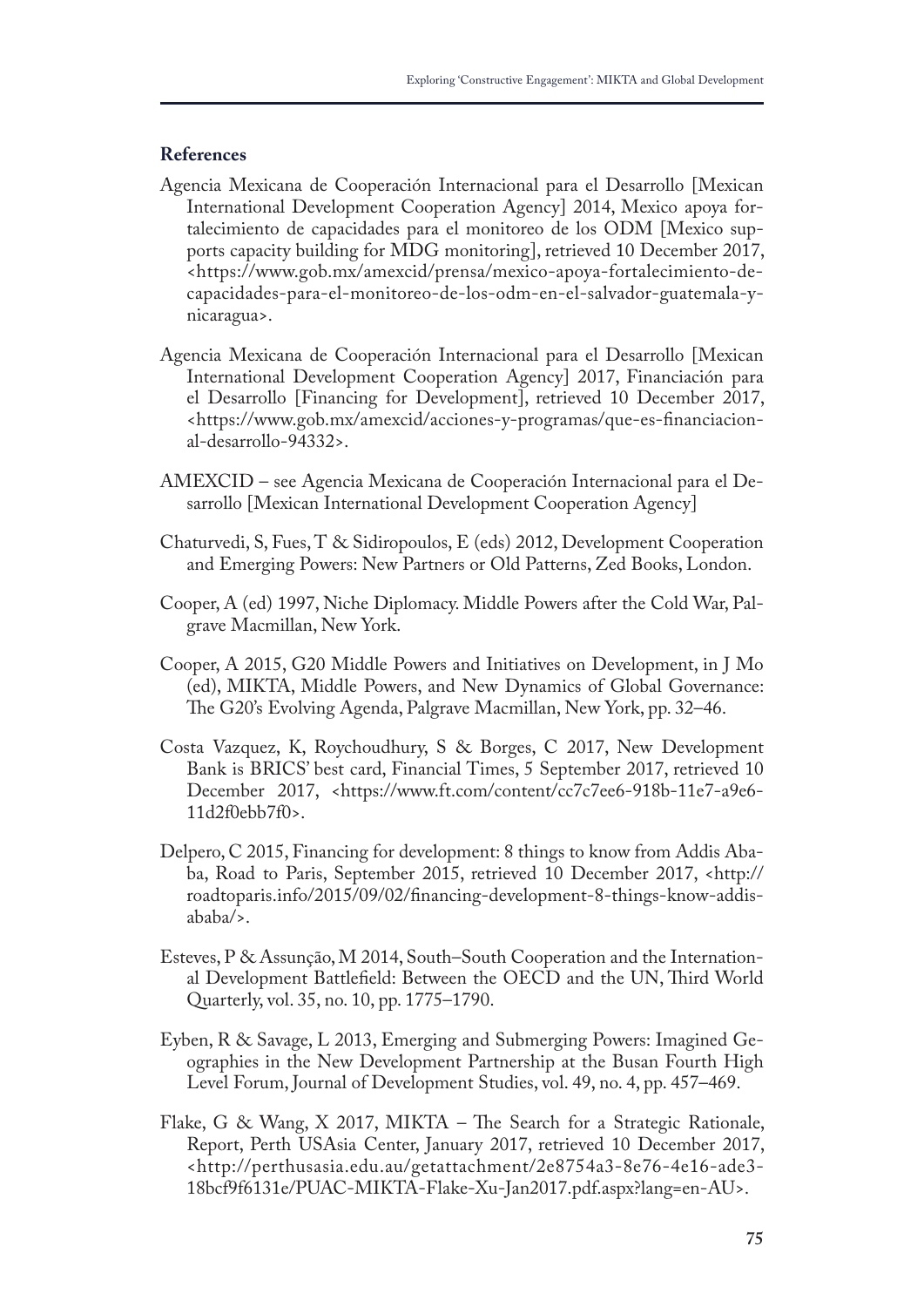- Gesellschaft für International Zusammenarbeit [German International Cooperation Agency] 2014, Triangular cooperation between Chile, Australia, Paraguay and Germany: 'Paraguay For All' – strengthening the National Strategy for Social Policy, GIZ Worldwide, retrieved 10 December 2017, <https:// www.giz.de/en/worldwide/12998.html>.
- Gesellschaft für International Zusammenarbeit Agencia Mexicana de Cooperación Internacional para el Desarrollo [German International Cooperation Agency – Mexican International Development Cooperation Agency] n.d., Cooperación Triangular México-Alemania [Mexico-Germany Triangular Cooperation], GIZ-AMEXCID, retrieved 10 December 2017, <https:// www.giz.de/en/downloads/giz2015-sp-cooperacion-triangular-mexico-alemania.pdf>.
- GIZ see Gesellschaft für International Zusammenarbeit [German International Cooperation Agency]
- Gowan, R 2015, Middle Powers and the G20: Modest Proposals for Cooperation, in J Mo (ed), MIKTA, Middle Powers, and New Dynamics of Global Governance: The G20's Evolving Agenda, Palgrave Macmillan, New York, pp. 86–97.
- Global Partnership for Efective Development Cooperation 2013, South-South and Triangular Cooperation and Knowledge Sharing in the context of Development Efectiveness, retrieved 10 December 2017, <http://efectivecooperation.org/wp-content/uploads/2016/08/Updated-Draft-Concept-Note-South-South-Triangular-Cooperation-and-Knowledge-Sharing.pdf>.
- GPEDC see Global Partnership for Efective Development Cooperation
- Hart, G 2001, Development critiques in the 1990s: Culs de sac and promising paths, Progress in Human Geography, vol. 25, no. 4, pp. 649–658.
- Haug, S 2016, Turkey as a 'Rising Power'? Insights from Global Development Governance, paper presented at the 2016 International Studies Association (ISA) Annual Convention, March 2016, Atlanta, Georgia, USA.
- Horner, R & Hulme, D 2017, Converging divergence? Unpacking the new geography of 21st century global development, Global Development Institute Working Paper Series, 2017-010, February 2017, retrieved 10 December 2017, <https://www.research.manchester.ac.uk/portal/fles/58547219/Horner\_and\_Hulme\_2017\_Converging\_divergence\_unpacking\_the\_new\_geography\_of\_global\_development.pdf>.
- Indonesia South-South Technical Cooperation 2016, Annual Report of Indonesia's South-South and Triangular Cooperation (SSTC) 2015, retrieved 10 December 2017, <https://isstc.setneg.go.id/images/stories/newsletter/150816\_ asiapr\_annual\_report\_of\_indonesias\_sstc\_2015\_english.pdf>.
- ISSTC see Indonesia South-South Technical Cooperation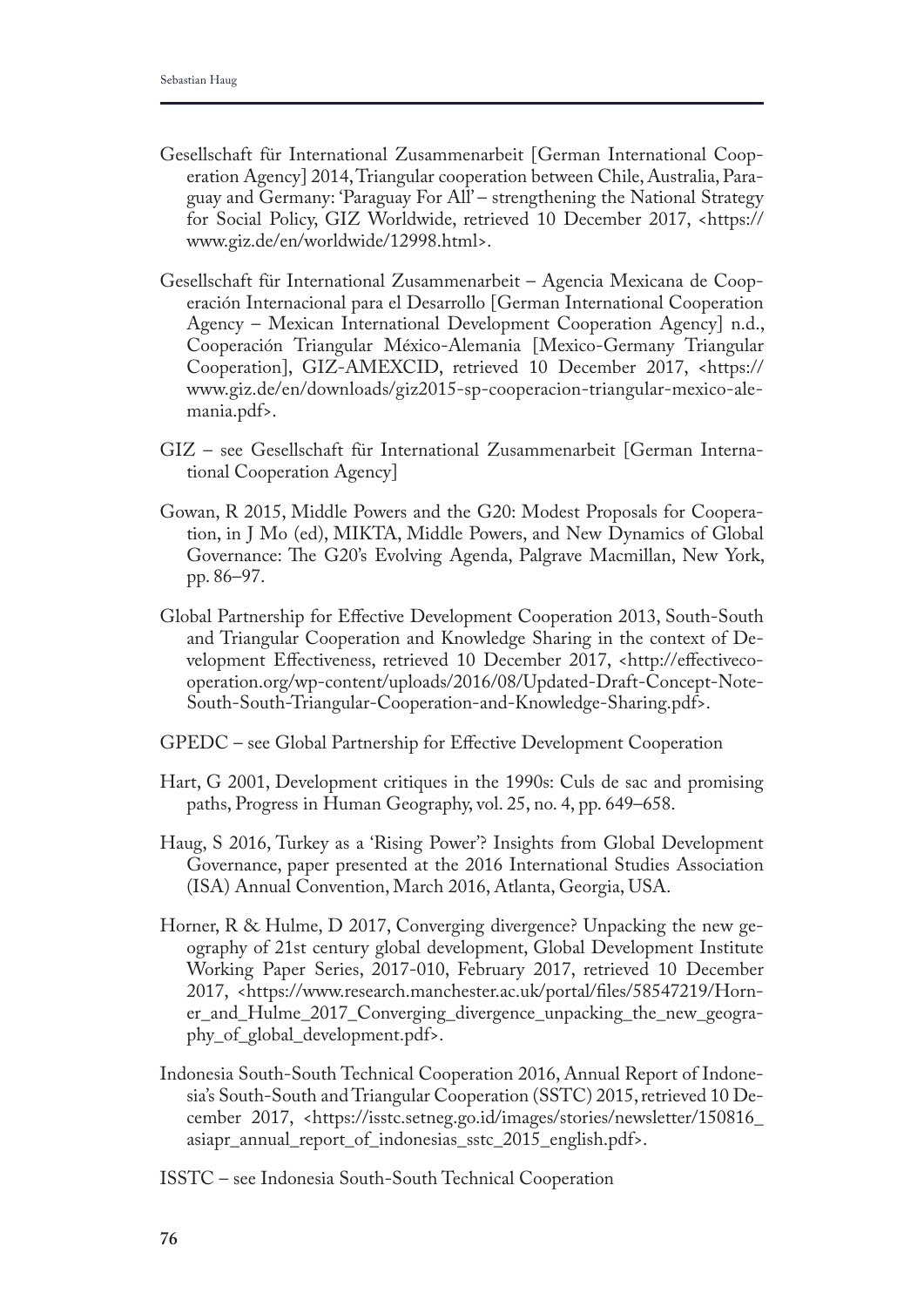KOICA – see Korea International Cooperation Agency

- Korea International Cooperation Agency 2012, Triangular Cooperation, retrieved 10 December 2017, <http://www.koica.go.kr/WEBZINE/2012-e\_november/sub1.php>.
- Kothari, A, Demaria, F & Acosta, A 2014, Buen Vivir, Degrowth and Ecological Swaraj: Alternatives to sustainable development and the Green Economy, Development, vol. 57, no. 3/4, pp. 362–375.
- Maihold, G 2016, Mexico: A leader in search of like-minded peers, International Journal, 2016, vol.71, no. 4, pp. 545–562.
- Mauludiah, S (n.d.), Indonesia's South-South and Triangular Cooperation, retrieved 10 December 2017, <https://asiafoundation.org/resources/pdfs/IDSitiNugrahaMauludiah.pdf>.
- Mawdsley, E 2012, From Recipients to Donors: Emerging Powers and the Changing Development Landscape, Zed Books, London.
- Mawdsley, E, Savage, L & Kim, S 2013, A 'Post-Aid World'? Paradigm Shift in Foreign Aid and Development Cooperation at the 2011 Busan High Level Forum, The Geographical Journal, Early View.
- McEwan, C 2009, Postcolonialism and Development, Routledge, London.
- Mexico-Indonesia-Korea-Turkey-Australia partnership 2014, Chair' Summary of the 2014 Tird MIKTA Ministerial Meeting, retrieved 10 December 2017, <https://saladeprensa.sre.gob.mx/images/stories/pdf/miktachair>.
- Mexico-Indonesia-Korea-Turkey-Australia partnership 2015a, Vision Statement, retrieved 10 December 2017, <http://mikta.org/about/vision.php>.
- Mexico-Indonesia-Korea-Turkey-Australia partnership 2015b, Joint communiqué: 6th MIKTA Foreign Ministers' Meeting, retrieved 10 December 2017, <http://www.mikta.org/document/joint.php?at=view&idx=160&ckattem  $pt=1$
- Mexico-Indonesia-Korea-Turkey-Australia partnership 2015c, Schedule of events, May 2015, retrieved 10 December 2017, <http://mikta.org/calendar/ calendar.php?date=2015-05)>.
- Mexico-Indonesia-Korea-Turkey-Australia partnership 2016a, Schedule of events, April 2016, retrieved 10 December 2017, <http://mikta.org/calendar/ calendar.php?date=2016-04>.
- Mexico-Indonesia-Korea-Turkey-Australia partnership 2016b, Schedule of events, February 2016, retrieved 10 December 2017, <http://mikta.org/calendar/calendar.php?date=2016-02>.
- Mexico-Indonesia-Korea-Turkey-Australia partnership 2017a, Joint Statements, retrieved 10 December 2017, <http://www.mikta.org/document/state.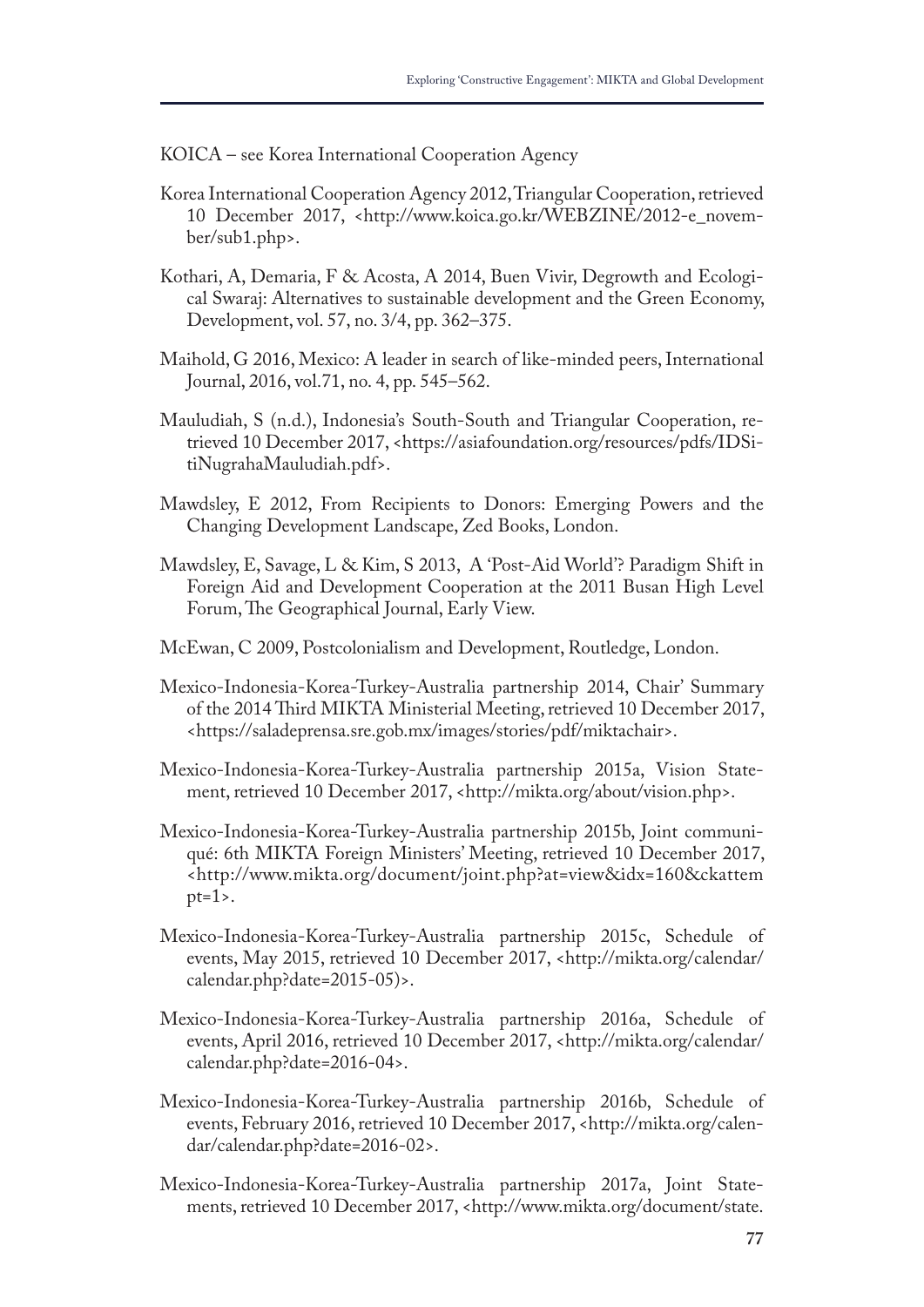php?sn=&st>.

- Mexico-Indonesia-Korea-Turkey-Australia partnership 2017b, About, retrieved 10 December 2017, <http://mikta.org/about/members.php>.
- Mexico-Indonesia-Korea-Turkey-Australia partnership 2017c, Exchange Programs, retrieved 10 December 2017, <http://mikta.org/project/exchange. php>.
- Mexico-Indonesia-Korea-Turkey-Australia partnership 2017d, Removing barriers and promoting public-private cooperation in disaster risk reduction, MIK-TA side event, Cancun, Mexico, 22-26 May 2017, retrieved 10 December 2017, <http://mikta.org/project/workshops.php?pn=1&sn=&st=&sc=&sd=& sdate=&edate=&sfd=&sort=&at=view&idx=281>.
- Mexico-Indonesia-Korea-Turkey-Australia partnership 2017e, The Ninth MIK-TA Foreign Ministers' Meeting, retrieved 10 December 2017, <http://www. mikta.org/network/fmm.php?at=view&idx=262>.
- MIKTA see Mexico-Indonesia-Korea-Turkey-Australia partnership
- Mo, J 2015, Introduction: G20 Middle Powers (MIKTA) and Global Governance, in J Mo (ed), MIKTA, Middle Powers, and New Dynamics of Global Governance: The G20's Evolving Agenda, Palgrave Macmillan, New York, pp. 1–12.
- Robertson, J 2017, Middle-power defnitions: confusion reigns supreme, Australian Journal of International Afairs, vol. 71, no. 4, pp. 355–370.
- Santikajaya, A 2016, Walking the middle path: The characteristics of Indonesia's rise, International Journal, vol. 71, no. 4, pp. 563–586.
- Sheldrick, M 2017, What MIKTA can do to help educate the world's most vulnerable, Australian Outlook, 18 December 2017, retrieved 10 December 2017, <http://www.internationalafairs.org.au/australianoutlook/educationmikta/>.
- Schuftan, C 2003, The emerging sustainable development paradigm: a global forum on the cutting edge of progressive thinking, PRAXIS The Fletcher Journal of International Development, no. 18, pp. 73–78, retrieved 10 December 2017, <http://fetcher.tufts.edu/praxis/archives/~/media/fetcher/microsites/ praxis/xviii/schuftan.pdf>.
- Snyder, S 2016, Korea as a middle power, Interview, The Policy Wire, 25 January 2016, retrieved 10 December 2017, <http://thepolicywire.com/scott-asnyder-korea-as-a-middle-power/>.
- TIKA see Turkish Cooperation and Coordination Agency
- Turkish Cooperation and Coordination Agency 2016, Turkey's Development Cooperation with the Least Developed Countries, retrieved 10 December 2017, <http://www.tika.gov.tr/upload/publication/LDC.pdf>.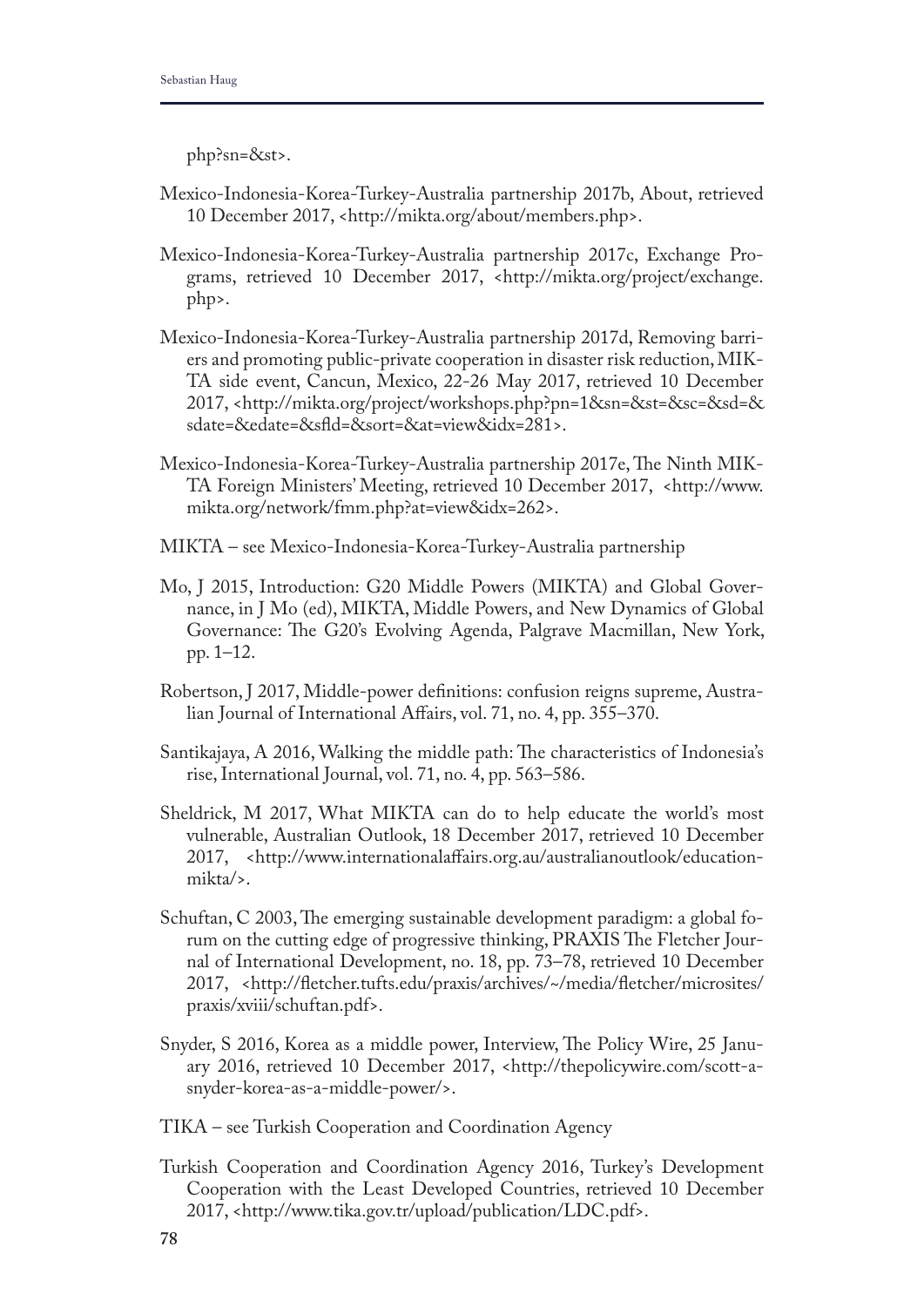- Turkish Government 2017, Agenda, MIKTA Development Seminar and Academic Network, 1 December 2017, Istanbul, Turkey.
- UN see United Nations
- United Nations 2015, Transforming our world: the 2030 Agenda for Sustainable Development, retrieved 10 December 2017, <https://sustainabledevelopment. un.org/post2015/transformingourworld>.
- United Nations 2016, Second Committee, Voting Record, A/C.2/71/L.3/Rev.1, Towards a New International Economic Order, retrieved 10 December 2017, <http://www.un.org/en/ga/second/71/votel3rev1nieo.pdf>.
- United Nations 2017a, National Voluntary Review, retrieved 10 December 2017, <https://sustainabledevelopment.un.org/vnrs/>.
- United Nations 2017b, Second Committee, Voting Record, A/C.2/72/L.19/ Rev.1, Implementation of Agenda 21, retrieved 10 December 2017, <http:// www.un.org/en/ga/second/72/l39agenda21.pdf>.
- UNDP see United Nations Development Programme
- United Nations Development Programme 2015, 2014 ROK-UNDP MDG Trust Fund Annual Report, retrieved 10 December 2017, <http://www.undp. org/content/undp/en/home/librarypage/poverty-reduction/participatory\_localdevelopment/rok-2012-annual-report.html>.
- United Nations Development Programme 2016a, The Republic of Korea commits additional \$3 million to UNDP for 2016, <http://www.undp.org/content/undp/en/home/presscenter/pressreleases/2016/10/05/the-republic-ofkorea-commits-additional-3-million-to-undp-for-2016-.html>.
- United Nations Development Programme 2016b, UNDP Thematic Trust Funds – 2015 Annual Report, retrieved 10 December 2017, <http://www.undp.org/ content/undp/en/home/librarypage/democratic-governance/undp-thematictrust-funds---2015-annual-report.html>.
- United Nations Development Programme 2017a, Our Projects, Australia, retrieved 10 December 2017, <http://open.undp.org/#2016/flter/donor\_countries-AUS>.
- United Nations Development Programme 2017b, Our Projects, Republic of Korea, retrieved 10 December 2017, <http://open.undp.org/#2017/flter/donor\_countries-KOR>.
- United Nations Development Programme 2017c, Seoul Policy Centre, retrieved 10 December 2017, <http://www.undp.org/content/seoul\_policy\_center/en/ home.html>.
- United Nations Development Programme 2017d, 2016 ROK-UNDP MDG Trust Fund Annual Report, retrieved 10 December 2017, <http://www. cd.undp.org/content/dam/dem\_rep\_congo/docs/Perspectives/UNDP-